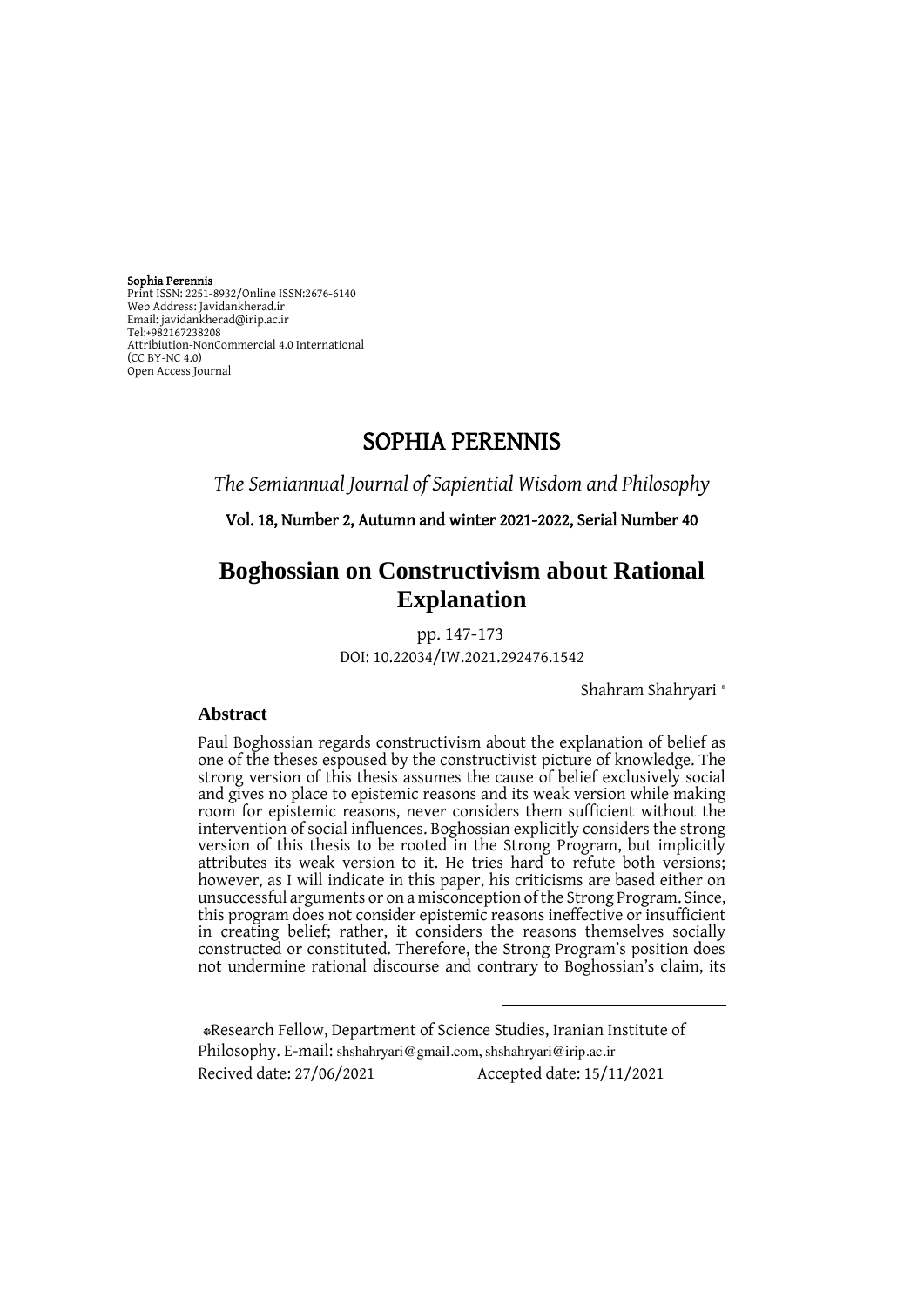proponents can argue in defense of themselves without committing any contradictions or falling into the trap of self-refutation.

Keywords: Strong Program, David Bloor, Rational Explanation of Belief, Constructivism, Paul Boghossian, Symmetry tenet, Underdetermination

#### 1. Introduction

First in his "What is social construction?" (2001), and then in his Fear of Knowledge (2006), Paul Boghossian criticized the social construction of knowledge. He attributed this conviction to the sociologists of scientific knowledge, and especially to the Strong Program's advocates. In this paper, I assess his arguments from the same perspective.

#### 2. Constructivism about rational explanation

This thesis, according to Boghossian, argues that explaining why we have current beliefs always requires the intervention of social causes and factors, since epistemic reasons are never sufficient to explain them. The strong version of this view (SCE) denies the role of epistemic reasons in the causal explanation of beliefs thoroughly, and considers the correct explanation exclusively based on our social interests. Its weak version (WCE), however, holds that our epistemic reasons make some partial contribution to the causal explanation of our beliefs, while, our contingent social interests also need to be intervened.

3. Boghossian's criticisms of the constructivism about rational explanation Boghossian considers SCE to be derived from the Strong Program's principle of symmetry accordingly the explanation of beliefs should always be symmetrical. In his view, this principle requires that only social interests be invoked to explain beliefs, rather than any appeal to epistemic reasons. Boghossian finds no reason in favor of this principle, but argues against it. Since this view, he says, unreasonably negates the causal role of epistemic reasons in creating belief, ignores the distinction between justified beliefs and unjustified ones, and makes the principle itself unjustified and selfrefuting.

Boghossian considers WCE to come from the thesis underdetermination of theory by evidence, and cites two sources for it: Kuhn's doctrine of incommensurability, and Duhem's thesis about auxiliary hypotheses. Boghossian argues that incommensurability of scientific paradigms, even if true, cannot result in WCE; since the situation is restricted to certain junctures in the history of science and does not encompass all our beliefs.

As for the Duhem-thesis, Boghossian argues that the presence of auxiliary hypotheses in extracting testable predictions from theories has led Duhem and the constructivists to conclude that belief revision in science is not purely rational. Boghossian, however, argues that neither Quine's arguments nor any other argument can defend Duhem's thesis. Since some hypotheses in scientific experiments are more acceptable than others, and therefore, some revisions are more plausible than others.

## 4. SCE and the principle of symmetry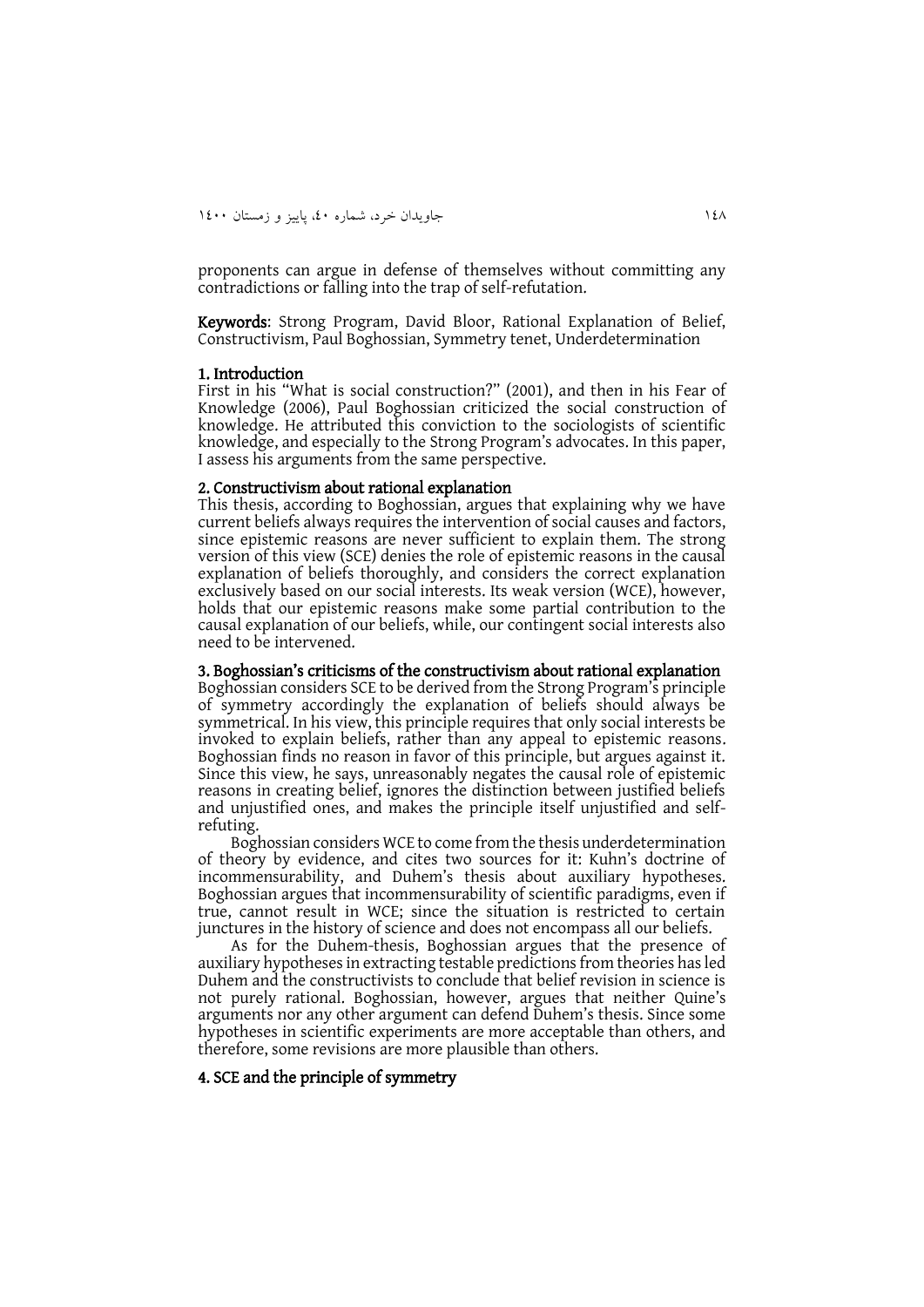The Strong Program's symmetry tenet does not imply SCE to which Boghossian attributes it. He erroneously concludes from the program's commitment to sociological explanations of beliefs that they can no longer be explained evidentially. Whereas the Strong Program regards the epistemic evidence itself a kind of social cause and constituted by it. Consequently, the sociological explanation of beliefs does not conflict with their rationality or accepting them by reason.

Bloor argues for this claim that in reasoning, categorizing objects and determining whether a proposition corresponds with reality there is a kind of rule-following. According to him, the correct criterion for the implementation of rules—even mathematical or logical rules—is determined by consensus. Therefore, the consensus of experts is always present in all our rational beliefs and indicates the role of social interests in all types of knowledge. As a result, the Strong Program considers the same reasons that others give to justify propositions sufficient or effective in creating belief, while explaining the nature of these reasons differently. Thus, Boghossian arguments fail, and the symmetry principle is acquitted of the charge of ignoring the causal role of reasons in belief.

#### 5. WCE and the underdetermination thesis

WCE which Boghossian implicitly attributes to the sociologists of scientific knowledge is not endorsed by them. Concerning incommensurability, Boghossian rightly says that this doctrine cannot support WCE. However, he did not say who has ever made the argument. At least the proponents of the Strong Program have never done so.

In the case of Duhem's thesis, contrary to Boghossian, the Strong Program holds that the same rational evidence and theoretical virtues that are used to prefer one theory over another have been constructed by social interests. Similarly, that scientists consider some experiments conclusive and some theories falsified requires a sociological explanation: socialization in a normal science tradition.

This does not mean denying the role of reason or its adequacy and replacing it with social conditioning. Rather, it means that rational criteria are social constructs. As a result, Boghossian critiques here also aim in the wrong direction.

#### 6. Appraisal of Boghossian's other account of social construction of belief

In "What is Social Construction?", Boghossian interprets social constructivists as claiming that social values, in addition to the context of discovery, are also present in the context of justification. Since, in this view, the rational is constitutively social; rather than considering the social as filling the gap left by the rational. He, however, finds this view impossible; for if all reasons depend on perspectives and contexts, then the claimants of this view become incoherent by trying to argue for others or convincing them to accept their own relativistic position. But Boghossian is wrong; this view simply obliges its proponents that their arguments will be credible only to those who live in more or less similar societies, and not to everyone in any society.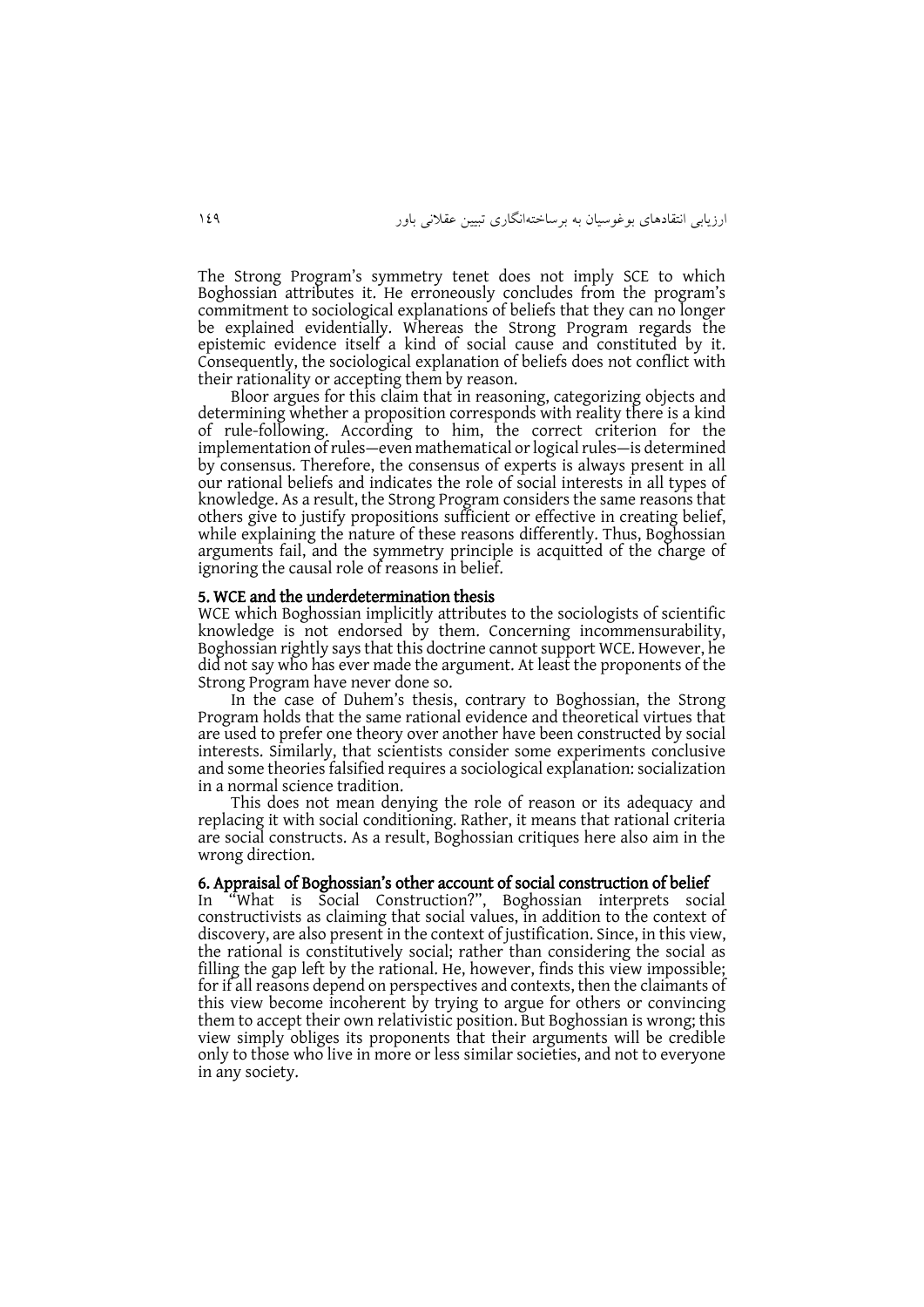## 7. Conclusion

The Strong Program is not committed to either strong (SCE) or weak versions of constructivism about rational explanation (WCE). This program, in contrast, has admitted a more effective version of social constructivism that has survived Boghossian's attacks.

#### References

- Barnes, B & Bloor D. (1982). "Relativism, Rationalism, and the Sociology of Knowledge". In *Rationality and Relativism*. Edited by M. Hollis and S. Lukes. Cambridge, MA: MIT Press.
- Barnes, B., Bloor, D. & Henry J. (1996). *Scientific Knowledge: A Sociological Analysis*. Chicago: University of Chicago Press.
- Bloor, D. (1981). "The Strengths of the Strong Programme". *Philosophy of the Social Sciences* 11. 199-213.
- Bloor, D. (1984). "The Sociology of Reasons: Or Why Epistemic Factors are Really Social Factors". In *Scientific Rationality: The Sociological Turn* 25. 295-324.
- Bloor, D. (1991[1976]). *Knowledge and Social Imagery*. 2th ed. Chicago, IL: University of Chicago Press.
- Bloor, D. (1997). *Wittgenstein, Rules and Institutions*. London: Routledge.
- Bloor, D. (2004). "Sociology of Scientific Knowledge". In Ilkka Niiniluoto, Matti Sintonen & Jan Wolenski (eds.). *Handbook of Epistemology*. Kluwer. 919-962.
- Bloor, D. (2007). "EPISTEMIC GRACE: Antirelativism as Theology in Disguise". *Common Knowledge* 13(2-3). 250-80
- Bloor, D. (2011). *The Enigma of the Airfoil: Rival Theories in Aerodynamics, 1909–1930*. Chicago: The University of Chicago Press.
- Boghossian, P. (2001). "What is social construction?" *Times Literary Supplement*, 6-8.
- Boghossian, P. (2006). *Fear of Knowledge: Against Relativism and Constructivism*. Oxford University Press.
- Ivanova, M. & Paternotte, C. (2013). "Theory Choice, Good Sense and Social Consensus". *Erkenntnis* 78 (5):1109-1132
- Kuhn, T. (1970), *The Structure of Scientific Revolutions*, Chicago: University of Chicago Press (Second Edition).
- Kuhn, T. (1977), *The Essential Tension. Selected Studies in Scientific Tradition and Change*, Chicago: University of Chicago Press.
- Laudan, L. (1981). "The Pseudo-Science of Science". *Philosophy of the Social Sciences* 11. 173-198.
- Newton-Smith, W.H. (1981). *The Rationality of Science.* London: Routledge and Kegan Paul.
- Quine, W. V. O. (1975). "Empirically Equivalent Systems of the World", *Erkenntnis*, 9: 313-28.
- Quine, W. V. O. (1992). *Pursuit of Truth*, Cambridge, MA: Harvard University Press (revised edition).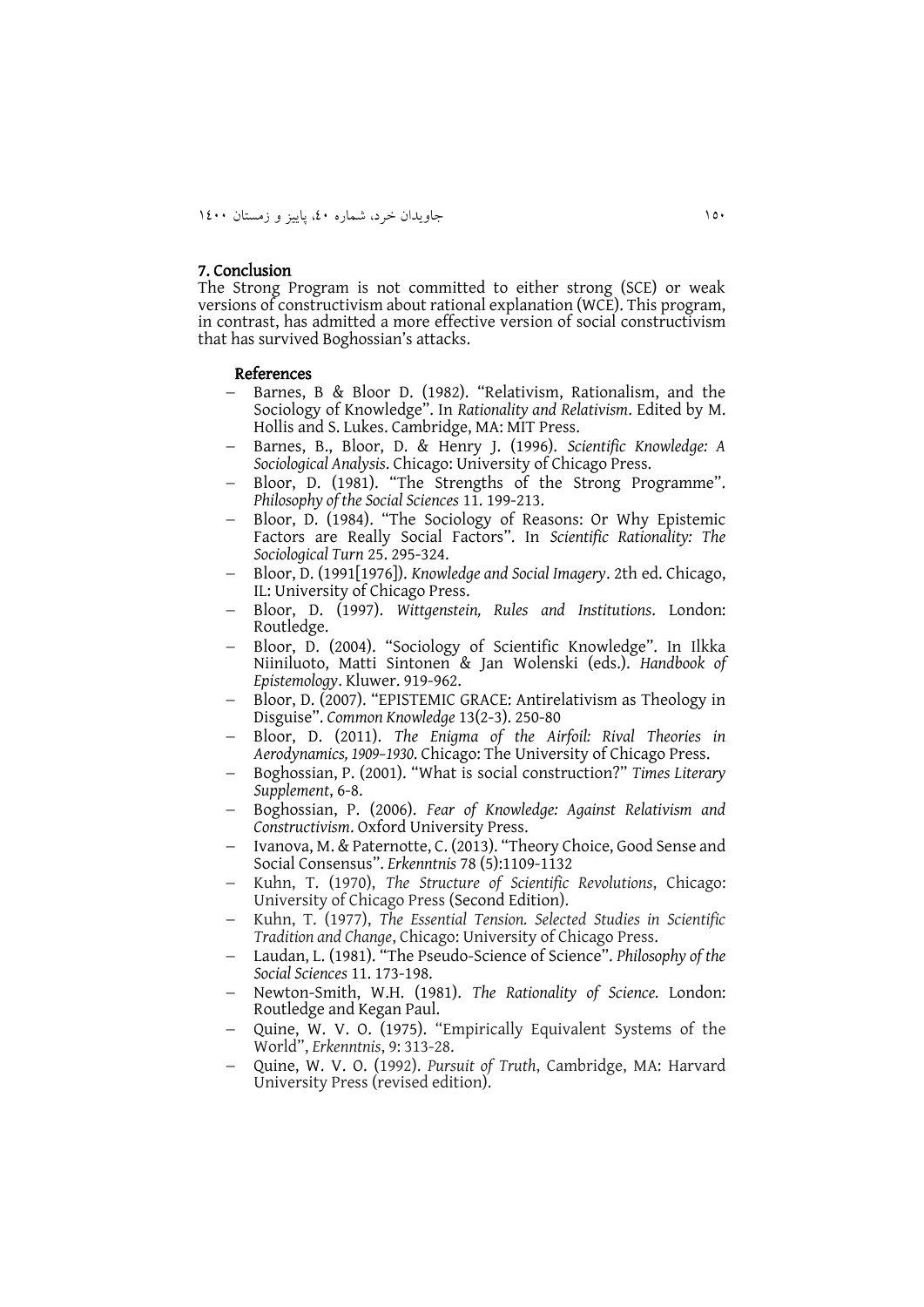**این مقاله دارای درجه علمی-پژوهشی است**

**مجله علمی جاویدانخرد، شماره ،04 پاییز و زمستان ،0044 صفحات -001 011**

**ارزیابی انتقادهای بوغوسیان به <sup>0</sup> برساختهانگاری تبیین عقالنی باور**

**\* شهرام شهریاری**

# **چکیده**

پل بوغوسیان برساختهانگاری تبیین باور را يکی از آراء برساختهانگاران معرفت معرفی میکند. نسخة قوی اين رأی علت باور را منحصراً عوامل اجتماعی میداند و هیچ نقشی برای داليل معرفتی قائل نیست. اما نسخة ضعیف آن، اگر چه نقشی برای داليل معرفتی در ايجاد باور قائل است، آن را بدون مداخلة عوامل اجتماعی کافی نمیداند. بوغوسیان نسخة قوی برساختهانگاری تبیین باور را صريحاً و نسخة ضعیف آن را تلويحاً به برنامة قوی نسبت میدهد و استداللهايی در رد هر دو نسخه اقامه میکند. من در اين مقاله، نشان خواهم داد که انتقادهای وی يا بر استداللهايی ناموفق يا بر تلقیای نادرست از برساختهانگاری برنامة قوی مبتنی است. اين برنامه داليل معرفتی را در ايجاد باور بیتأثیر يا ناکافی نمیداند؛ بلکه خودِ داليل معرفتی را برساخته يا قواميافتة عاليق و منافع اجتماعی میداند. بنابراين، برنامة قوی منکر گفتمان عقالنی نیست و برخالف تصور بوغوسیان، حامیان آن بدون افتادن به دام خودشکنی يا تناقض میتوانند در دفاع از خود نیز استدالل کنند.

تاريخ دريافت: 8444/4/6 تاريخ پذيرش: 8444/1/44

 $\overline{a}$ 

<sup>.8</sup> اين مقاله با حمايت مالی مؤسسة پژوهشی حکمت و فلسفة ايران به انجام رسیده است.

<sup>\*</sup> دکتری فلسفة علم و فناوری، پژوهشگرِ مؤسسة حکمت و فلسفة ايران، گروه مطالعات علم، رايانامه: [shshahryari@gmail.com, shshahryari@irip.ac.ir](mailto:shshahryari@gmail.com)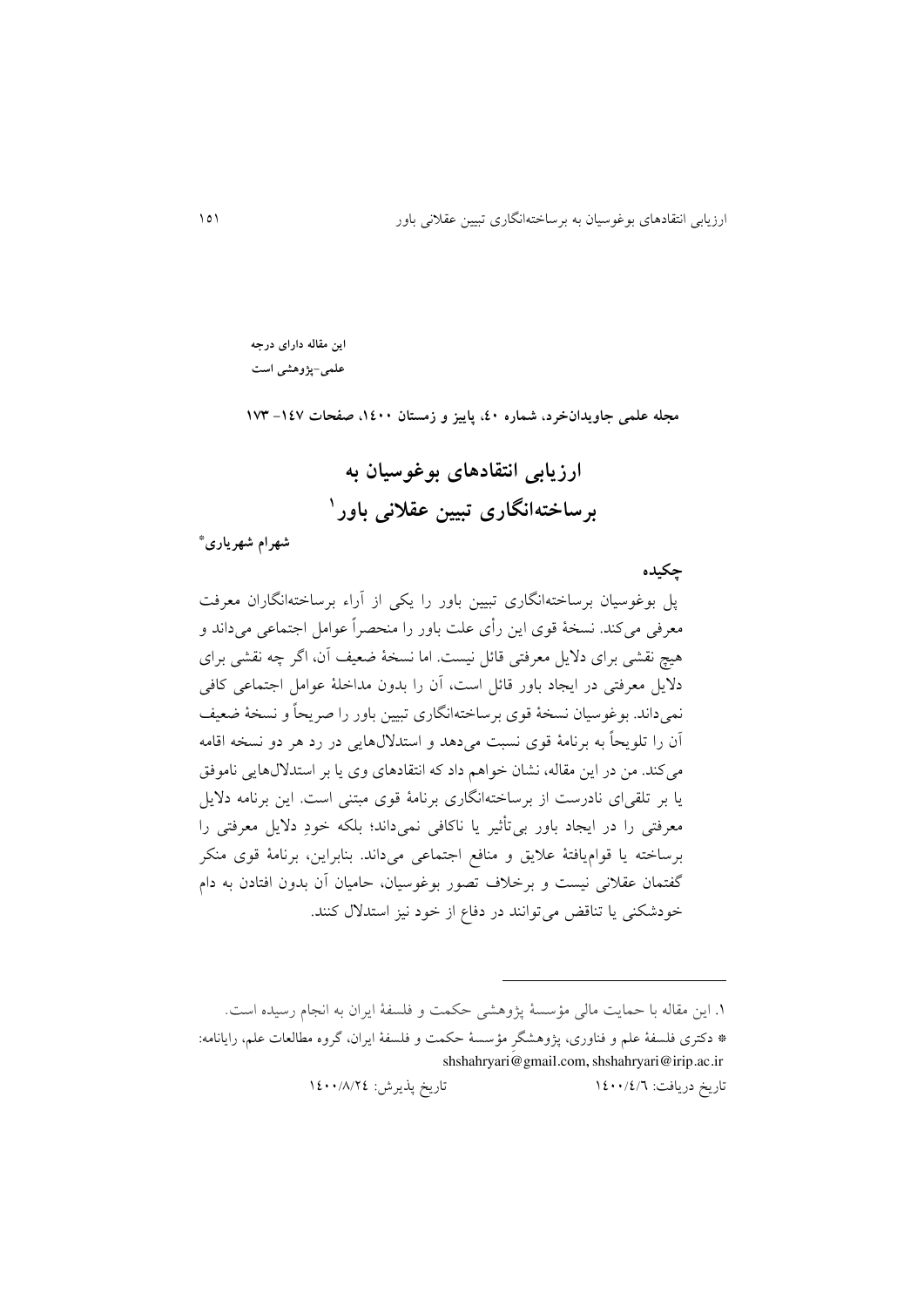**واژگان کلیدی:** برنامة قوی، ديويد بلور، تبیین عقالنی باور، برساختهانگاری، پل بوغوسیان، اصل تقارن، تعین ناقص **.0 مقدمه**

پل بوغوسیان نخست در مقالهای به نام «برساخت اجتماعی چیست؟» ,Boghossian 4 برساختهانگاری اجتماعی <sup>8</sup> (2001 را معرفی و نقد کرده است. پس از آن نیز، در کتاب *هراس از معرفت* ۳ به بررسی و نقد دعاوی گوناگون این رویکرد پرطرفدار قرن بیستم پرداخته است. او فصل هشتم این کتاب را به برساختهانگاری تبیین<sup>،</sup> عقلانی باور اختصاص داده است. اين رأی، بنابر تقرير بوغوسیان، مدعی است تبیین اينکه چرا باورهای کنونی را داريم همواره نیازمند مداخلة علل و عوامل اجتماعی است و داليل معرفتی° هیچ گاه برای توضیح آن کافی نیست. بوغوسیان دو نسخهٔ ضعیف و قوی از این رأی را معرفی و تالش میکند تا نشان دهد مدعیان اين دو نسخه از برساختهانگاری هیچ دلیل قانعکنندهای در دفاع از آرائشان عرضه نکردهاند، در حالی که داليل خوبی علیه ادعايشان می توان اقامه کرد.

بوغوسیان هنگام بحث از نسخة قویِ برساختهانگاری تبیین باور، آن را برآمده از »برنامة قوی« 6 7 و ديدگاههای طراح اصلی آن، ديويد بلور، میداند. 1 اما در خصوص نسخة ضعیف، بوغوسیان به هیچ يک از حامیان آن اشاره نمیکند. کوتاهی بوغوسیان در ارجاع ارزيابی بحث وی را دشوار میکند. اما من انتقادهای وی به هر دو نسخهٔ برساختهانگاری تبیین باور را عمدتاً از منظر برنامة قوی ارزيابی میکنم. زيرا عالوه بر اشاره به نام بلور، آموزة مشهور به دوئمـکواين ــ که بوغوسیان آن را از استداللهای اصلی در دفاع از موضع برساختهانگاری ضعیف تبیین باور میداند ــ در برنامة قوی به کرّات برای دفاع از نقش عوامل اجتماعی در معرفت به کار رفته است. از سوی ديگر، بوغوسیان در مقالهای که ذکر شد، نظر بلور را ديدگاه ارتدکس حامیان مطالعات اجتماعی علم خوانده (Boghossian, 1395a; 78-9 ) و مؤثرترين تقرير از رابطة عوامل اجتماعی با دلايل معرفتی را به برنامة قوی منسوب کرده است (81).

من نشان خواهم داد که بوغوسیان در مقالهاش استداللی ناموفق علیه اين برنامه اقامه کرده و در کتاب نیز آراء حامیان برنامة قوی را متفاوت با آنچه مدنظر خودشان بوده معرفی کرده است. به همین مالحظه، استداللهای وی نمیتوانند برساختهانگاری مورد دفاع برنامة قوی را رد کنند. علت بدفهمی بوغوسیان از برنامة قوی تا حدودی قابل درک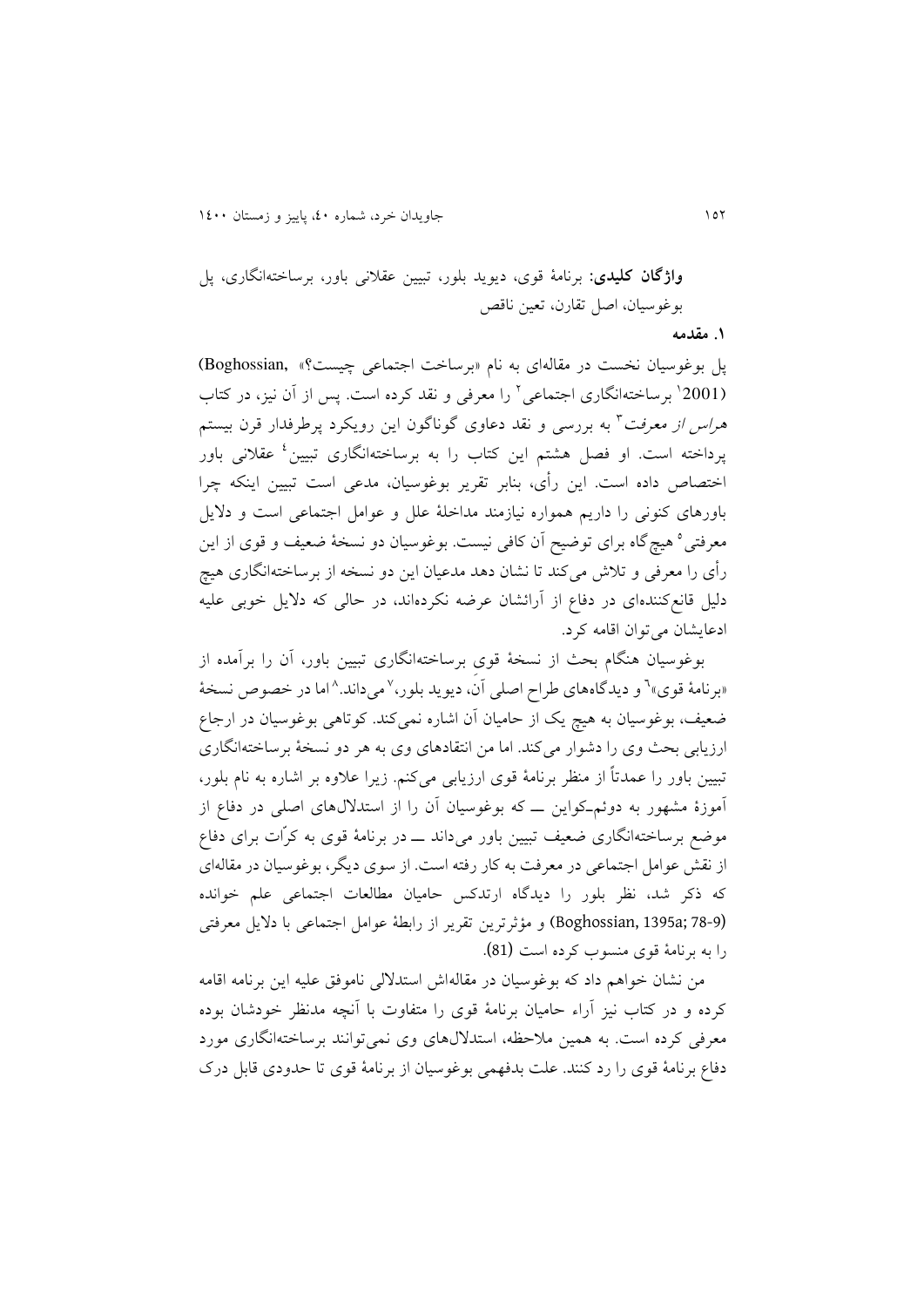است: بارنز و بلور غالباً ديدگاههايشان را نه در قالب استداللهای انتزاعی فلسفی، بلکه حین بررسی مناقشات علمی به طور ضمنی مطرح کردهاند. از اينرو، آرائشان معموالً دچار ابهام و پذيرای تفاسیر متعدد است. اين آراء در سالهای اخیر و پس از مواجهه با اعتراضهای منتقدان صراحت بیشتری يافته است. به گمان من، انتقادهای بوغوسیان نیز در اين خصوص مؤثر بوده و به ايضاح برنامة قوی و رفع ابهام از آن کمک رسانده است.

من در بخش دوم اين مقاله، ديدگاه برساختهانگاران معرفت را، مطابق با معرفی بوغوسیان، عرضه میکنم. در بخش سوم، انتقادهايی که او به برساختهانگاری تبیین باور در کتاب آورده است گزارش و شرح میدهم. در بخش چهارم، انتقادهای وی به نسخة قوی اين رأی را و در بخش پنجم، انتقادهای وی به برساختهانگاری ضعیف را ارزيابی میکنم. در بخش ششم، انتقاد بوغوسیان به تقرير ديگری از برساختهانگاری تبیین عقالنی باور ــ که او در مقالهاش به برنامة قوی نسبت میدهد ــ موضوع بررسی است.

**.۲ برساختهانگاری تبیین عقالنی باور**  بوغوسیان برساختهانگاری معرفت را شامل سه رأی میداند: .8 برساختهانگاری واقعیات؛ به اين معنا که جهان مستقل از ما و زمینة اجتماعیمان نیست؛ همة واقعیات جهان برساختة جامعه و نشاندهندة عاليق و منافع احتمالی آن است (41). .4 برساختهانگاری توجیه، که میگويد داليل معرفتی ــ يعنی واقعیاتی از اين دست که دادة الف باور ب را موجّه میسازد ــ نه مستقل از ما و زمینة اجتماعیمان، بلکه يکسره برساختة جامعه و بازتاب منافع و عاليق احتمالی آن است (42). .3 برساختهانگاری تبیین عقالنی؛ يعنی

هرگز نمیتوان اين را که چرا باورهای کنونیمان را داريم صرفاً بر اين اساس که در معرض شواهد قرار گرفتهايم تبیین کرد؛ برای تبیین اين امر بايد به منافع و تعلقات احتمالیمان نیز توسل جويیم (42).

بوغوسیان در مقابل تلقی برساختهانگارانه، تلقی کالسیک از معرفت را قرار میدهد که به عقیدة وی از زمان ارسطو تاکنون مورد اجماع فیلسوفان بوده است. در اين تلقی، اوالً جهانی که درصدد فهم آنیم عمدتاً از ما و از باورهايمان مستقل است؛ ثانیاً داليل معرفتی مستقل از اجتماع است؛ و ثالثاً مواجهه با شواهد در موقعیت مناسب به تنهايی برای تبیین اينکه چرا چیزی را باور کردهايم کافی است (41). بوغوسیان منکر اين نیست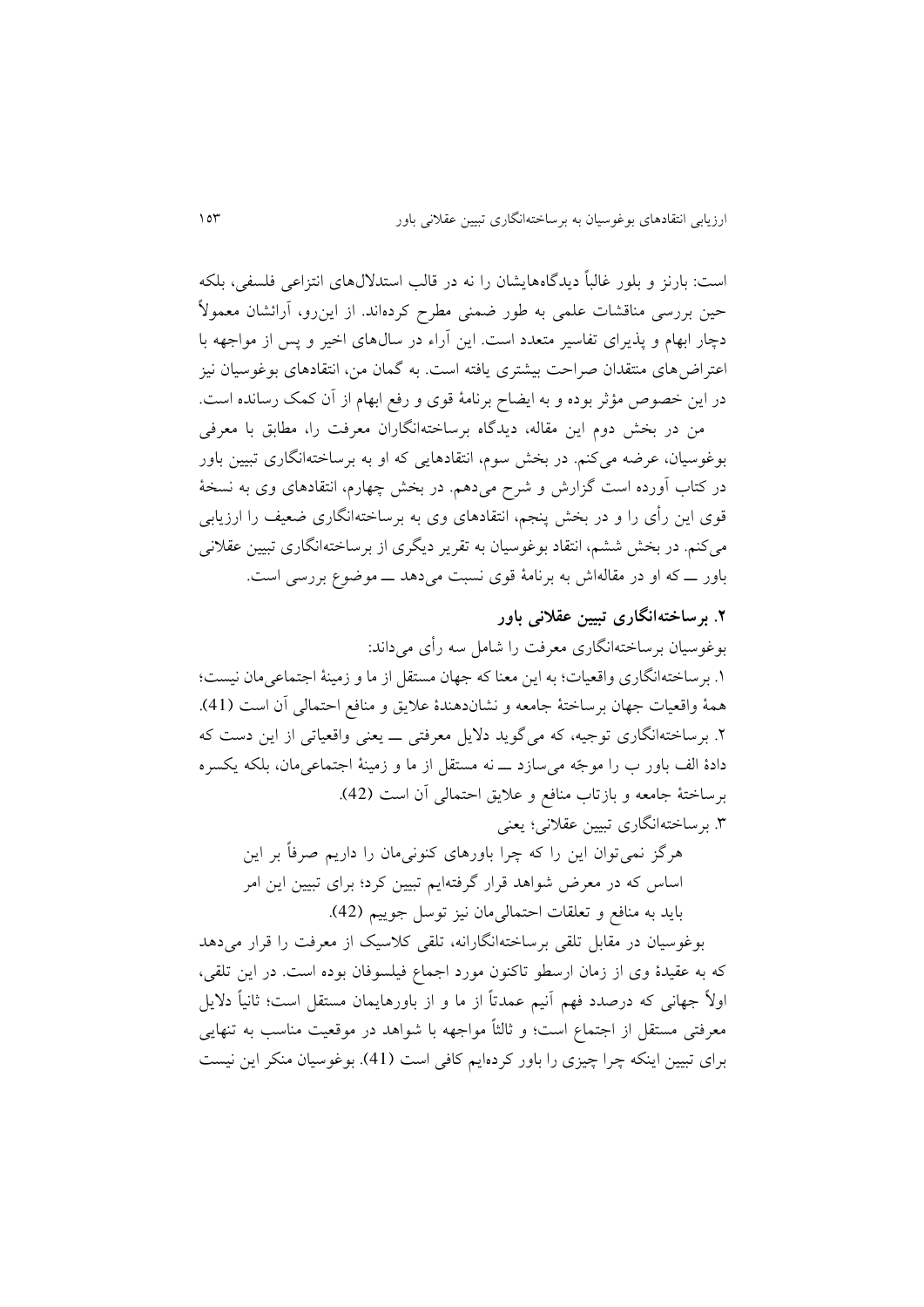که در تلقی سنتی از معرفت نیز حضور برخی ابعاد اجتماعی پذيرفته شده است؛ مثالً اينکه چرا به پرسشهايی خاص توجه نشان میدهیم يا برای يافتن پاسخ به آنها چه مقدار هزينه میکنیم. اما تفاوت اين تلقی با تصوير برساختهانگاران در وجود مستقل واقعیات، روابط توجیهی و تبیین عقالنی است (38-40).

اين مقاله ناظر به سومین رأی برساختهانگاران است؛ يعنی تبیین عقالنی باور. بوغوسیان میگويد در تلقی کالسیک، شواهد گاهی به تنهايی برای تبیین اينکه چرا چیزی را باور کردهايم کفايت میکند؛ اما برساختهانگاران با انکار اين ادعا، معتقدند که عالوه بر شواهد، بايد نیازها و عاليق اتفاقی را نیز به عنوان بخشی از علل پذيرش باورها در نظر گرفت (146 & 42).

اصطالح »تبیین باور« به معنای يافتن علل شکلگیری يا مقبولیت باور نزد فرد يا گروه است. بحثهای کالسیک معرفتشناسی عمدتاً به بررسی توجیه باور میپردازد، نه تبیین 9 آن. توجیه باور به معنای دلیل آوردن برای آن است؛ و منظور از دلیل معموالً شواهدی است که احتمال صدق آن باور را بالا می برد (2-31). بنابراين، از منظر سنّتی، <sup>۱۰</sup> می توان گفت معرفتشناسان با بعد هنجاری باور سر و کار دارند، يعنی اينکه چه چیزهايی باوری خاص را موجه و معقول میکند؛ اما جامعهشناسان معرفت بدون ارزيابی هنجاری، تنها به تبیین باور - يعنی ذکر علل پذيرش آن - میپردازند.

**.1 انتقادهای بوغوسیان به برساختهانگاری تبیین باور** 

بوغوسیان برساختهانگاری تبیین باور را به دو شکل ممکن میداند؛ بنابر نسخة قوی آن، »داليل معرفتی ما هرگز هیچ نقشی در تبیین علّی باورهای ما ندارد، به طوری که تبیین درست، همیشه بهنحوی انحصاری، تبیین براساس منافع اجتماعی ماست« (148). اما مطابق نسخة ضعیف برساختهانگاری تبیین عقالنی، »اگرچه داليل معرفتی ما نقشی در تکوين باورهای ما ايفا میکند، اما اين داليل هرگز نمیتواند، بهخودیخود، باورهای ما را بهنحو کافی تبیین کند و برای پیشبرد اين تبیین به میان آوردن عاليق اجتماعی امکانی ما نیز الزم است« (ibid(. اينکه برخی باورها نیازمند در کار آوردن عوامل اجتماعیاند مورد انکار بوغوسیان نیست؛ محل بحث اين است که آيا همة باورها چنیناند يا نه. بوغوسیان پاسخ جامعهشناسان معرفت علمی را به اين پرسش مثبت میداند. او هر دو نسخة قوی و ضعیف برساختهانگاری تبیین عقالنی را غیرقابل دفاع میبیند. در ادامه،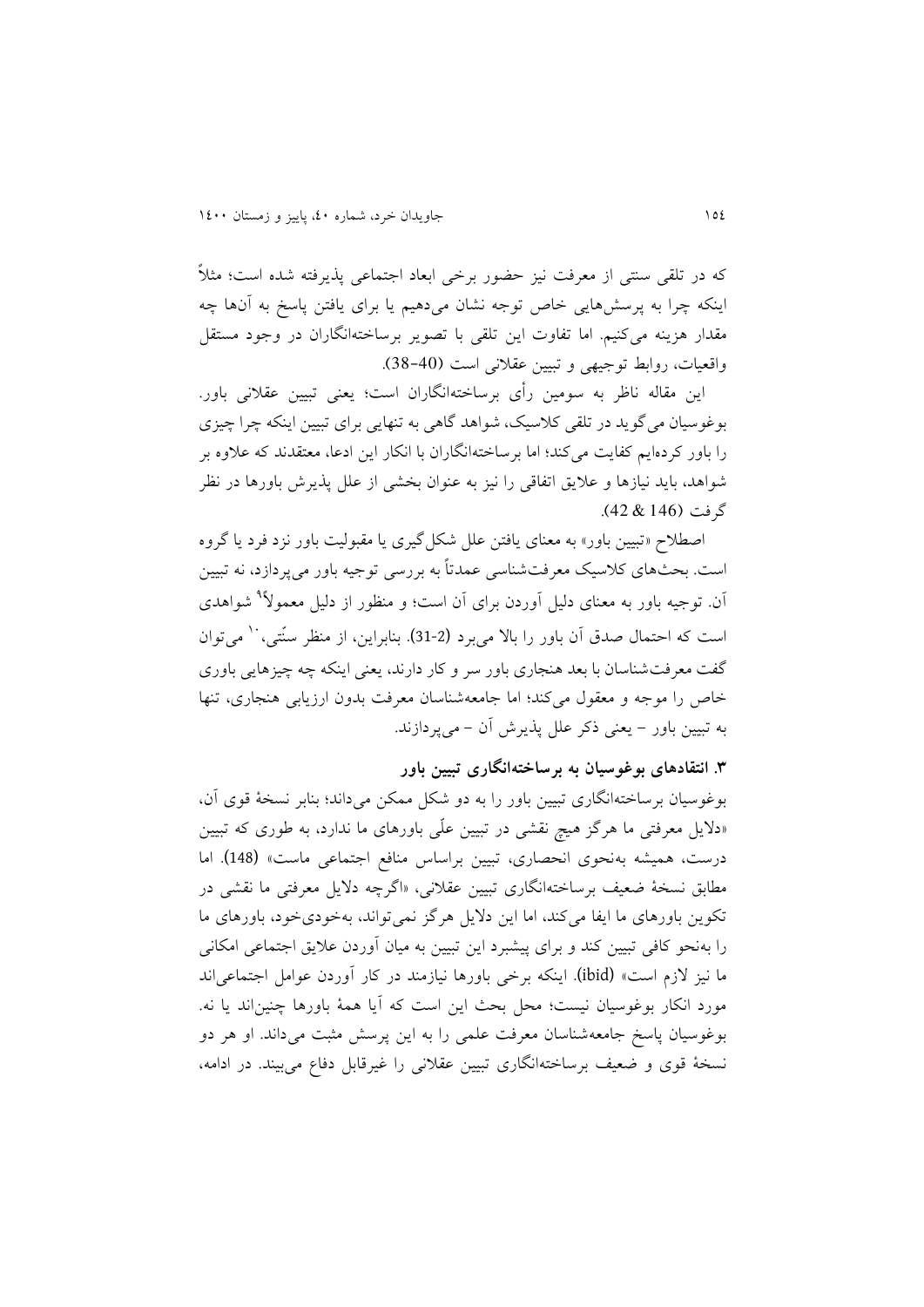استداللهای وی را در رد اين دو موضع ذکر خواهم کرد. اما از آنجا که بحث بوغوسیان از اين آراء بسیار فشرده است، من ضمن گزارش انتقادهای وی، از شرح استداللها يا افزودن توضیحاتی در معرفی اصطالحات و آراء يادشده ناگزيرم.

**1ـ.0 انتقادهای بوغوسیان به برساختهانگاری قوی ناشی از اصل تقارن** بوغوسیان ریشهٔ برساختهانگاری قوی را اصل تقارن'' برنامهٔ قوی میداند. این اصل آنطور که در کتاب معرفت و تصوير اجتماعی بلور معرفی شده است، میطلبد که تبیین جامعهشناختی از معرفت متقارن باشد، »بدين معنا که نحوة تبیین يکسانی را برای باورهای فرضاً صادق يا کاذب ارائه کند« (7 1991: ,Bloor(. بلور حین معرفی روششناسی مدنظرش تقسیمبندیای سهگانه از باورها عرضه میکند: باورها يا صادقاند يا کاذب، يا معقول\ند يا نامعقول و نهايتاً يا موفق\ند يا شکستخورده (همان). برحسب اين نقسیم.بندی، می توان اصل تقارن را به سه اصل کوچکتر تقلیل داد: ۱) تقارن معرفتی،<sup>۱۲</sup> که مدعی است باورهای صادق و باورهای کاذب بايد با عللی از يک نوع تبیین شوند؛ ۲) تقارن عقلانی،<sup>۱۳</sup> که میگوید باورهای معقول و باورهای نامعقول باید با عللی از یک نوع تبيين شوند؛ ٣) تقارن عملی،<sup>١٤</sup> که بدين معناست که باورهای موفق و ناموفق با عللی از يک نوع تبیین شوند (184-5 1981: ,Laudan(.

حملهٔ بوغوسیان ناظر به اصل تقارن عقلانی است. به نظر وی، این اصل مستلزم<sup>۱۵</sup> برساختهانگاری قوی است؛ يعنی میطلبد که برای تبیین باورها، به جای ذکر هرگونه داليل معرفتی، به منافع اجتماعی تمسک شود (151). چنان که در صورتبندی اصل تقارن ديده میشود، اين اصل داللت مستقیمی بر ذکر منافع اجتماعی يا تبیینهای جامعهشناختی ندارد. برای فهم رابطة اصل تقارن با تبیین جامعهشناختی باورها، توضیح لری الودن کمککننده است. او میگويد بنابر يکی از معانی عقالنیت، باورهايی عقالنیاند که به واسطة داليل پذيرفته شدهاند؛ اين داليل همچون علت باور عمل میکنند و هنگام تبیین باور بايد آنها را ذکر کنیم. اما باورهای غیرعقالنی فاقد داليل معرفتی و معلول عوامل روانکاوانه يا اجتماعیـاقتصادیاند و برای تبیینشان بايد همینگونه علل را ذکر کنیم (Laudan, 1981:187-8). عللی که لاودن برای تبیین باورهای غیرعقلانی به آنها اشاره میکند ــ از جمله مالحظات سیاسی و اقتصادی، تعصبات دينی يا تلقینهای جمعی ــ علتهايی اجتماعیاند و از همین رو، تبیین باور با استناد به چنین عللی را تبیین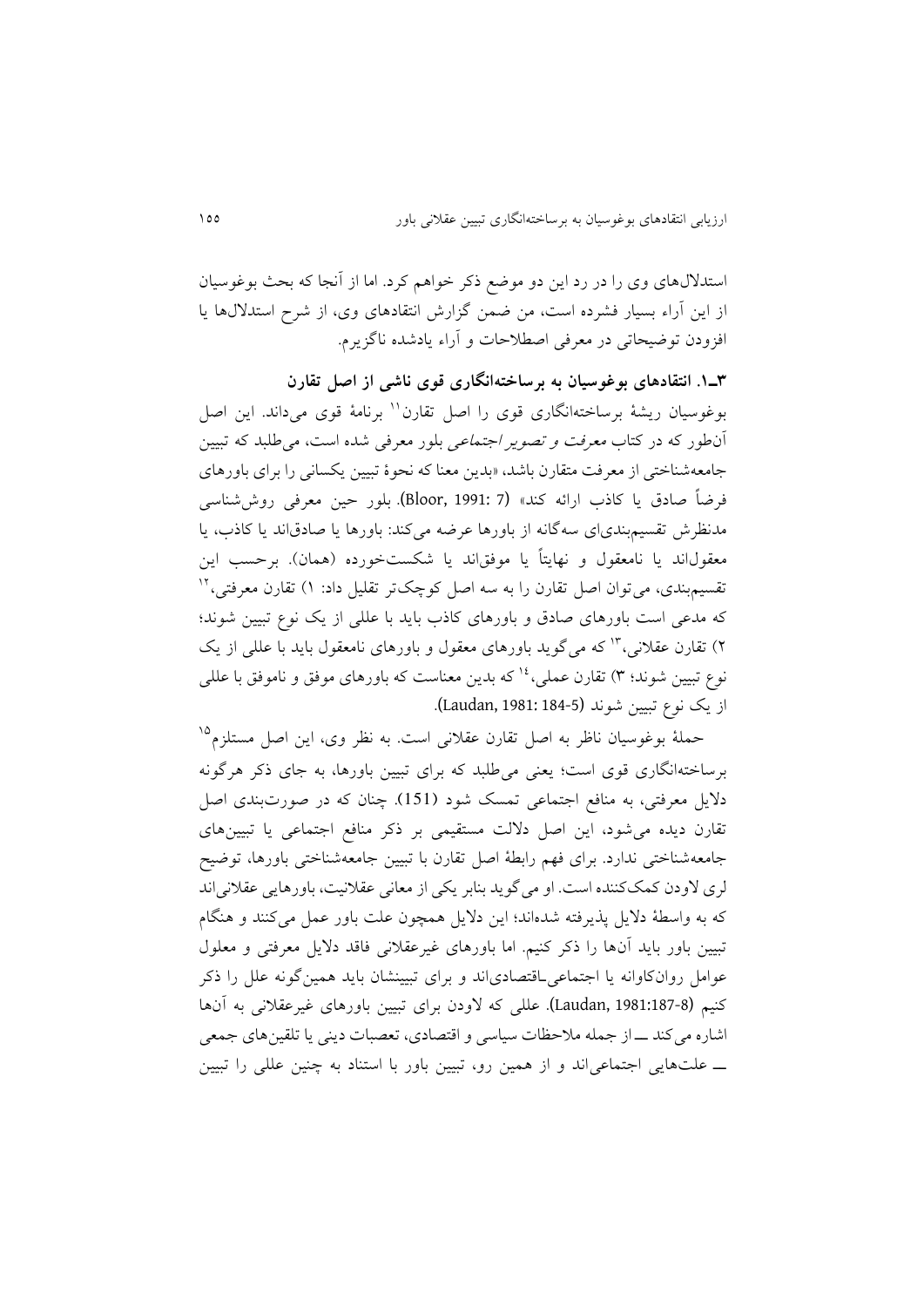جامعهشناختی آن میخوانند. حال، اگر قرار باشد باورهای عقالنی و باورهای غیرعقالنی با عللی از يک نوع تبیین شوند، آنگاه بايد يا هر دو را برحسب داليل معرفتی توضیح داد يا هر دو را برحسب علل و عوامل اجتماعی. گزينة اول نامعقول به نظر میرسد و هیچ مناسبتی با تبیینهای جامعهشناختی برنامة قوی ندارد. بنابراين، اصل تقارن عقالنی به اين نتیجه میرسد که همة باورها بايد با ارجاع به علل و عوامل اجتماعی توضیح داده شوند.

پیش از طرح انتقادات بوغوسیان به اصل تقارن عقالنی، برای تمايز موضع بلور از موضع سنتی فیلسوفان، مناسب است به نقد الودن به اين اصل اشاره کنم. او معتقد است چون باورهای عقالنی عللی غیر از علل باورهای غیرعقالنی دارند و با سازوکارهايی متفاوت ايجاد میشوند، تبیینهايی متفاوت نیز میطلبند. به همین دلیل، از ديد وی، اصل تقارن عقالنی که عللی از يک نوع برای هر دو قسم باور میطلبد قابل دفاع نیست :ibid( (.188-191 نیوتن اسمیت نیز با تأکید بر همین نکته میافزايد حتی اگر دلیل فرد توجیه مناسبی برای صادق دانستن باور نباشد از آنجا که او به گونهای از فرمان عقل<sup>۱۶</sup> تبعیت کرده است، همچنان بايد دلیل وی را در مقام تبیین علّی باورش ذکر کرد. تنها در مواردی که هیچ نوع توجیه عقالنی در باور فرد نقش نداشته باشد، تبیینهايی با تمسک به علل و عوامل جامعه شناختی و روان شناختی لازم است (253-1981: Newton-Smith, 1981: 253).

اما انتقادات بوغوسیان به اصل تقارن عقالنی قدری متفاوت است. او اين اصل را کامالً ناپذيرفتنی میبیند؛ به نظر وی، نه تنها هیچ دلیل خوبی به نفع اين اصل وجود ندارد، بلکه سه استدالل علیه آن میتوان اقامه کرد: 8( چون داليل معرفتی تجربیات و تفکراتیاند که رابطة توجیهی مناسبی با باورهايمان دارند، دلیلی وجود ندارد که نتوانند علت ايجاد باورها باشند. 4( برمبنای اصل تقارن عقالنی، تمايز بین باورهای مبتنی بر توجیه و باورهايی که صرفاً بر تعصب مبتنیاند ناممکن خواهد شد. 3( اين اصل چون هرگونه نقش داليل معرفتی را در ايجاد باور نفی میکند، مستلزم آن است که برای پذيرش خود آن نیز هیچ توجیهی وجود نداشته باشد (155).

**1ـ.۲ انتقادهای بوغوسیان به برساختهانگاری ضعیف ناشی از آموزة تعین ناقص** برساختهانگاری ضعیف تبیین باور، مطابق با معرفی بوغوسیان، برای داليل معرفتی نقشی در ايجاد باور قائل است، اما آن را کافی نمیداند (148). او برساختهانگاری ضعیف تبیین باور را برآمده از آموزة تعین ناقص نظريه با شواهد میداند و دو منبع برای دفاع از اين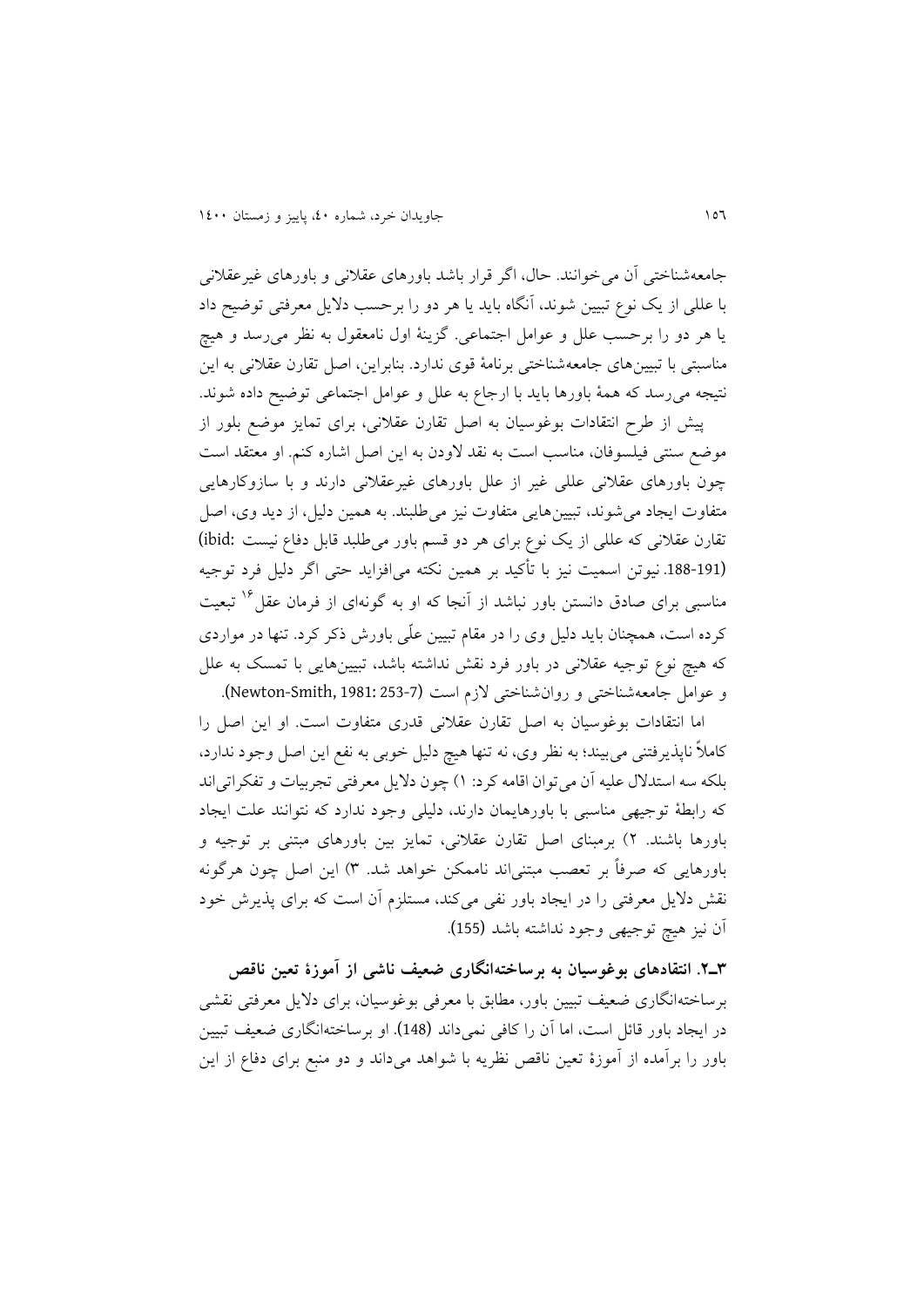آموزه ذکر میکند: يکی کارهای تجربی و تاريخی کوهن و به ويژه، آموزة مشهور وی به نام قیاس ناپذیری،<sup>۱۷</sup> دیگری استدلالهای پیشینی و فلسفیای که در کارهای پیر دوئم و ويلرد کواين میتوان يافت.

کوهن در کتاب *ساختار انقلابهای علمی*، آموزهٔ قیاسiاپذیری را برای اشاره به این نکته به کار میبرد که چون پارادايمهای علمی رقیب با مفاهیم و موازينی متفاوت به حل مسائلی متفاوت میپردازند، امکان ارتباط و تعامل و فهم درست بین حامیانشان محدود است و از اينرو، برتری يکی بر ديگری به نحو نظری قابل اثبات نیست 1389: ,Kuhn( .185-8)

حال، قیاسناپذيری چگونه به برساختهانگاری ضعیف باور منجر میشود؟ به گفتة بوغوسیان، کوهن از اين آموزه نتیجه میگیرد که تغییر پارادايم فرايندی عقالنی نیست؛ بلکه متأثر از علل و انگیزههای بسیار متفاوت دانشمندان است، اموری مانند ويژگیهای شخصیتی هر يک، تأثیر شهرت يا ملیّت حامیان پارادايم جديد، مرگ طرفداران پارادايم قبلی، و گاهی نیز ادعاهای غیرقابل توجیه دربارة کفايت بیشتر پارادايم جديد 158- :ibid( (.161 اما بوغوسیان معتقد است که آموزة قیاسناپذيری، حتی به فرض درستی، به سه دلیل نمیتواند برساختهانگاری ضعیف را نتیجه دهد؛ اول آنکه ادعای قیاسناپذيری پارادايمهای علمی بر بررسیهای تجربی مبتنی شده، در حالی که برساختهانگاری تبیین باور بیانگر رأيی ضروری است: ضرورتاً هرگز شواهدمان به باورهايمان منجر نمیشوند. از تجربه نمیتوان حکمی ضروری استنتاج کرد (123 :Boghossian, 2006).<sup>۱۸</sup> استدلال دوم اينکه قیاسناپذيریِ پارادايمهای علمی محدود به مقاطعی خاص از تاريخ علم است و نه همة باورها. سومین استدالل بوغوسیان اين است که قیاسناپذيری تنها اگر مستلزم ناممکن بودن هر گونه مقايسه بین دو پارادايم باشد عقالنی نبودن تغییر پارادايمها را نتیجه میدهد. اما او میگويد که کوهن گهگاه دو نظريه را برحسب پاسخهايشان به مسائل مشترک يا میزان موفقیت پیشبینیهايشان در وضعیتهای مشترک قابل مقايسه با هم شمرده است. بنابراين، بوغوسیان نتیجه میگیرد که پارادايمها را به دلیل داشتن برخی وجوه مشترک میتوان با هم مقايسه کرد و از اينرو، فرايند تغییر پارادايم را به نحوی عقالنی بازسازی کرد (163-4).

بوغوسیان دومین نسخه از آموزة تعین ناقص را که برای برساختهانگاری تبیین باور به آن استناد شده ديدگاه دوئم، فیلسوف علم و فیزيکدان فرانسوی، میداند. ديدگاه دوئم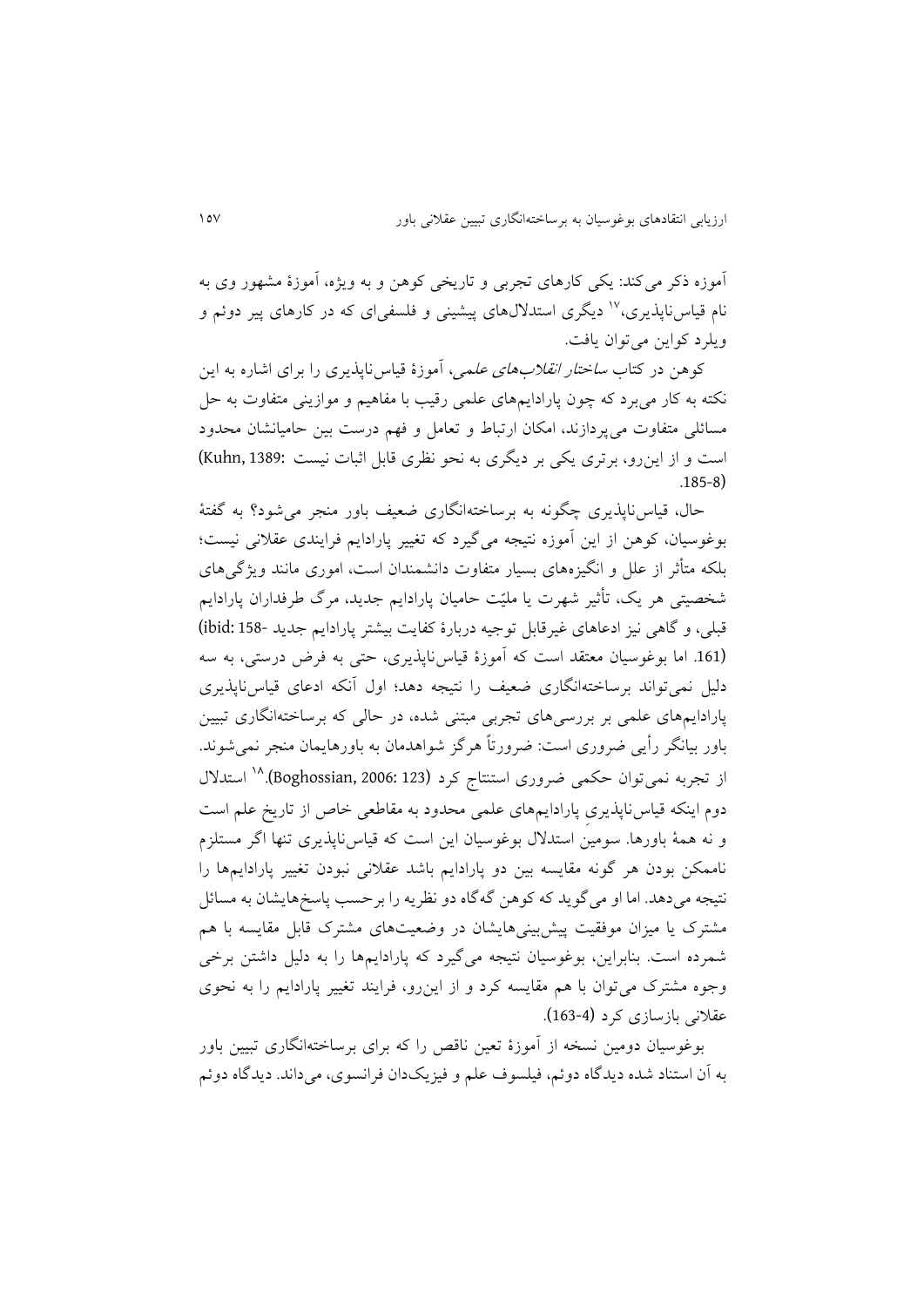مبتنی بر گونهای کلیانگاری است: در استخراج پیشبینی قابل آزمون از نظريهها، فرضیات کمکی نیز حضور دارند؛ اموری مانند شرايط اولیة آزمايش، پیشفرضهايی دربارة نحوة کارکرد ابزار آزمايش، مفروضاتی دربارة کارکرد اندام حسی آزمايشگر. هرگاه نتیجة آزمايش برخالف پیشبینی باشد، يکی از فرضیاتی که در استخراج پیشبینی از نظريه نقش داشته نادرست بوده است. اما دوئم میگويد که شواهد به تنهايی نمیتوانند فرض نادرست را معین کنند؛ عاملی غیر از شواهد برای تعیین مقدمة نادرست الزم است. بنابراين، تجديد نظر در باورهای علمی امری صرفاً عقالنی نیست. برساختهانگاران اجتماعی آن عامل ديگر را عوامل اجتماعی تلقی میکنند و از اينجا حضور نیازها، منافع و عاليق در علم را نتیجه میگیرند (164-5).

گرچه اين بحث معمولاً تحت نام «آموزهٔ دوئمـکواين» شناخته می شود، بوغوسیان ديدگاه کواين را متفاوت با آنِ دوئم میداند و معتقد است کواين بر اين عقیده نبوده که داليل عقالنی هرگز نمیتوانند تعیین کنند کدام بازبینی معقولتر است؛ بلکه صرفاً به سازگاری منطقی همة بازبینیها با شواهد موجود معتقد بوده است. بنابراين، نتیجة بوغوسیان اين است که نکتة کواين دربارة سازگاری منطقی نمیتواند از ديدگاه دوئم دربارة سازگاری عقالنی شواهد با نظريههای مختلف حمايت کند. به عقیدة بوغوسیان، ديدگاه دوئم اساساً قابل دفاع نیست؛ زيرا برخی بازبینیها از برخی ديگر معقولترند و اين نیز از آنجاست که برخی مقدمات حاضر در آزمايش از برخی ديگر پذيرفتنیترند .(166-7)

**.0 بررسی انتقادهای بوغوسیان: برساختهانگاری و اصل تقارن** استداللهای بوغوسیان علیه برساختهانگاری ناشی از اصل تقارن در بخش 3ـ8 ارائه شد. اصل تقارن مهمترين و مناقشهآمیزترين آموزة برنامة قوی است که از زمان طرح آن تا کنون، مورد انتقاد مخالفان و مورد دفاع موافقان اين برنامه بوده است. بلور برای توجیه اين اصل، بیش از هر چیز، به مفروض و مسلّم انگاشتن آن در ساير شاخههای علمی تمسک و ادعا می کند که در ديگر عرصههای علمی نیز تبيین های علمی دانشمندان همواره متقارن است؛ مثالً میگويد تبیینهای فیزيولوژيک هم نحوة کارکرد اندام سالم را توضیح میدهد و هم نحوة کار اندام بیمار را (5-7 1991: ,Bloor(. اما نکتة مهم اينجاست که اصل تقارن چه در ديگر علوم پذيرفته شده باشد و چه نباشد، و چه اصالً توجیهی برای آن باشد و چه نباشد، مستلزم برساختهانگاری قویای که بوغوسیان ادعا میکند نیست.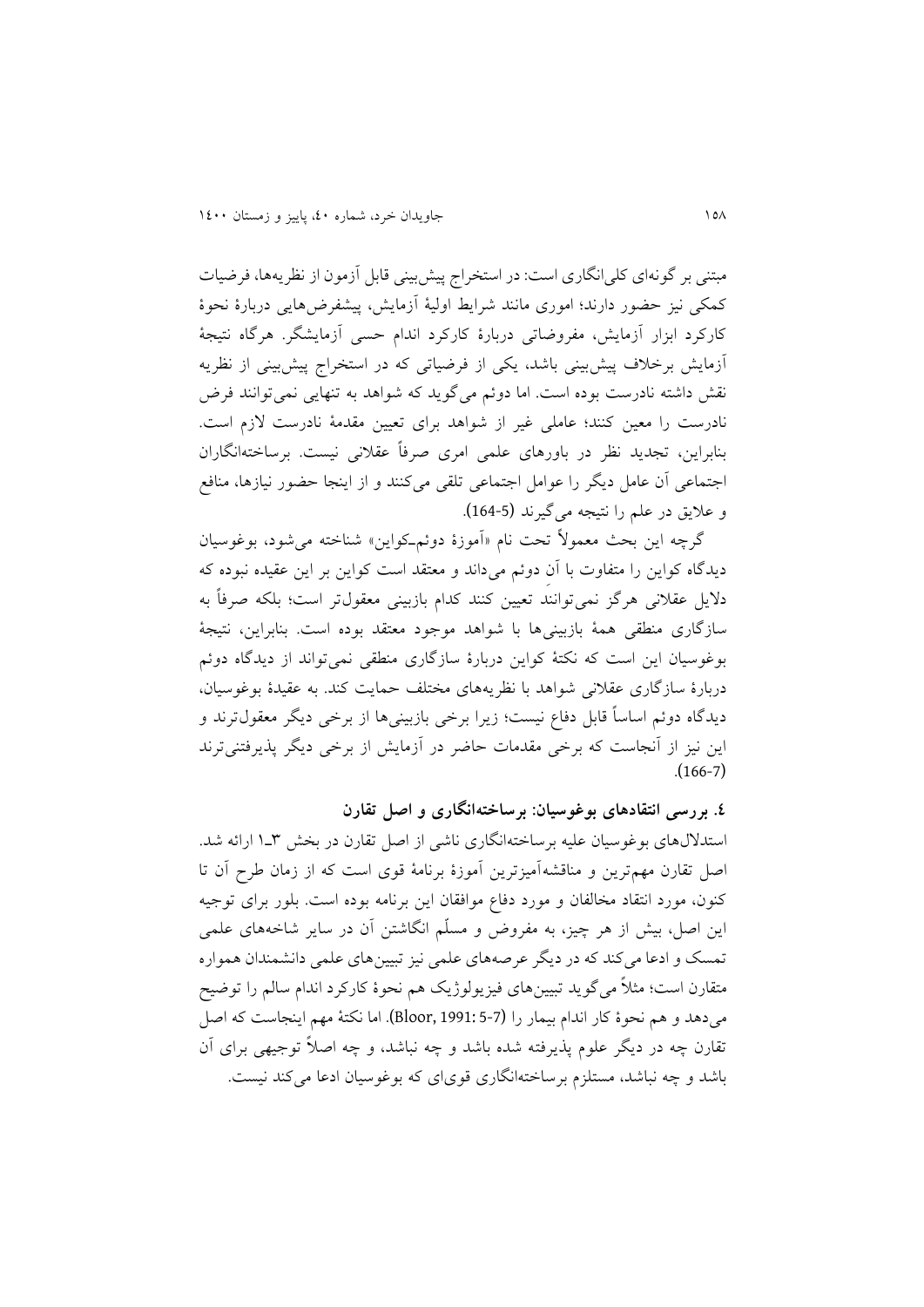من در بخش ۳ـ۱، حین معرفی اصل تقارن عقلانی، توضیح دادم که چرا این اصل میطلبد که عوامل و تعلقات اجتماعی در تبیین همة باورها ذکر شوند. بنابراين، بوغوسیان در استنتاج اين نکته از اصل تقارن خطا نکرده، اما خطای وی اينجاست که از لزوم تبیین جامعهشناختی باورها نتیجه گرفته است که آنها ديگر نمیتوانند مبتنی بر شواهد باشند. در برنامة قوی، اين دو با هم منافاتی ندارند؛ بلور دوگانة عقالنی يا جامعهشناختی را تقابلی نادرست میداند.<sup>۱۹</sup> از دید وی، چنین نیست که عقلانی بودن<sup>۲۰</sup> تبیینْ رقیب جامعهشناختی بودن آن باشد تا اگر باوری مبتنی بر دلیل بود، ديگر، عوامل اجتماعی در پذيرش آن نقشی نداشته باشند يا اگر پذيرش آن مبتنی بر کارکرد عوامل اجتماعی بود، لزوماً شواهد در مقبولیت آن بیتأثیر باشند. از نگاه او، داليل معرفتی خود از علل و عوامل اجتماعی ساخته شدهاند؛ يا به تعبیر خودش، علل عقالنی خود گونهای از علل اجتماعی است (406 2011: ,Bloor(. بوغوسیان، در ابتدای کتاب، برساختة اجتماعی بودن پديدهای را به معنای آن دانسته بود که عوامل اجتماعی در شکلگیری آن نقش قوامبخش داشته باشند (39). دقیقاً همین نکته در مورد تلقی بلور از داليل معرفتی برقرار است: رابطة مقدمات با نتیجه به نحو اجتماعی قوام<sup>۲۱</sup> می یابد؛ و از اینرو بدون حضور علل و عوامل اجتماعی، دلیلی هم شکل نمیگیرد (298 1984: ,Bloor(. نتیجه اينکه باورهای عقالنی (به معنای باورهای مستدل) نیز نیازمند تبیین جامعهشناختی اند، اما این عقلانی بودنشان را نفی نمیکند؛ فقط تبیین باور را يک مرحله پیشتر میبرد.

اين نکته را با تحلیل دو گونه از استداللها میتوان نشان داد؛ در يکی نقش عوامل اجتماعی در استداللهای منطقی و رياضی آشکار میشود و در ديگری نقش اين عوامل در استداللهای مبتنی بر شواهد تجربی. من بحث بلور در خصوص سنخ نخست از استداللها را در اينجا مطرح میکنم، اما دربارة سنخ دوم استدالل، ذيل بررسی انتقادهای بوغوسیان به برساختهانگاری ضعیف توضیح خواهم داد )ر.ک. بخش 5(.

برای نشان دادن حضور عوامل اجتماعی در معرفت، يکی از استداللهای بلور اين است که در هر جامعه، معیار درستیِ اجرای قواعد ــ مثالً قاعدهای رياضی يا منطقی ــ با اجماع تعیین میشود. او با استناد به بحثهای ويتگنشتاين درباب پیروی از قاعده، میگويد چه برای دانستن معنای يک واژه يا مصاديق آن و چه برای اجرای درست قواعد، تنها مواردی متناهی و محدود به فرد عرضه و از او خواسته میشود که به همان نحو ادامه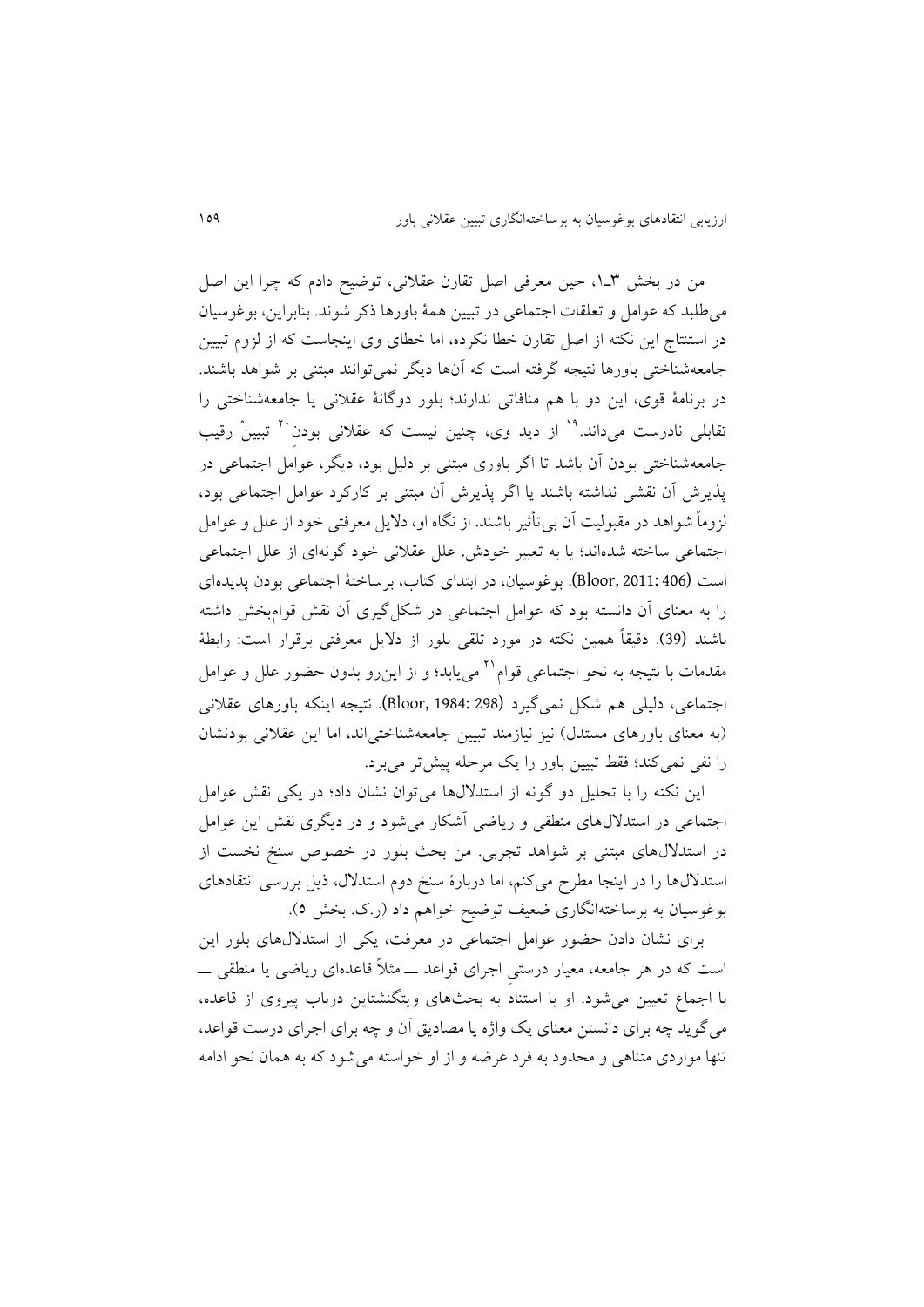دهد. اما برای اينکه او »به همان نحو« عمل کند، بايد بداند که شباهتهای مربوط يا نامربوط کداماند و برای اين منظور، تنها مرجعْ جامعه يا اجماع متخصصان است. هیچ راه ديگری برای تشخیص شیوة درست عمل به قاعده وجود ندارد. دادن دستورالعمل برای پیروی صحیح از آن قاعده، مشکل را تکرار میکند؛ زيرا ما را با اين پرسش مواجه میکند که نحوة پیروی صحیح از قاعدههای موجود در آن دستورالعمل چیست Barnes( (407-9 2011: Bloor; 272 2007: Bloor; 55 1996: .al et. اجماع و توافقْ واقعیتی اجتماعی فراهم میکند که صادقساز جملههای بیانگر قاعده به شمار میرود (82 :Bloor, 1997). به اين ترتیب، اجماع جامعه يا متخصصان در پذيرش همة باورهای مستدل ــ از آنجا که اين باورها مبتنی بر قواعد منطق و استداللاند ــ نقش ايفا میکند. اين نشان میدهد مثالً اينکه شکل درست اجرای فالن قاعدة رياضی يا منطقی نزد متخصصان چیست و آنان چه لوازم و تبعاتی برای آن قائلاند تنها با تشابه جستن به روند معمول و متعارف در جامعة متخصصان امکانپذير میشود.

به نظر بلور، مسئلة پیروی از قاعده در مقولهبندی و تشخیص نوع شیء نیز مطرح است. زيرا در اين موارد نيز گونهای پيروی از قاعده موجود است (272 :Bloor, 2007). بنابر اين تلقی، مسئلة پیروی از قاعده نه تنها در مورد همة معرفتهايی که مستقیماً با قواعد منطقی و رياضی سر و کار دارند، بلکه در کل معرفت ــ از آنجا که بر نظامهای طبقهبندی مبتنی است ــ حضور دارد و نقش عناصر اجتماعی را در همة اقسام معرفت نشان می دهد.

به اين ترتیب، معقولیت باور (به معنای پذيرش آن با دلیل) نشان نمی دهد که آن باور معلول عوامل اجتماعی نیست؛ به عکس، وجود دلیل برای باور تأکیدی است بر نقش عوامل اجتماعی در پذيرش آن؛ زيرا همة داليلْ خود از عوامل اجتماعی شکل گرفتهاند. نتیجه اين است که برخالف تصور بوغوسیان، اصل تقارن و تعهد به عرضة تبیین جامعهشناختی برای همة باورها معادل برساختهانگاری قوی تبیین باور و طرد داليل معرفتی نیست. بلکه مستلزم ذکر علل و عوامل اجتماعی شکلدهنده به داليل است (5-Bloor, 2011: 403). به گفتهٔ بلور، جامعهشناس می خواهد بداند که چرا دلایلی یکسان ــ مثالً همان واقعیتهای خارجی يا همان قضیههای رياضی ــ برای دو گروه مختلف از دانشمندان پاسخهايی متفاوت ايجاد کرده است. کشف پیشفرضهای پنهان هر گروه هرچند تحلیل را عمیقتر میکند، نمیتواند تبیینی کافی از اختالف باورها بدهد؛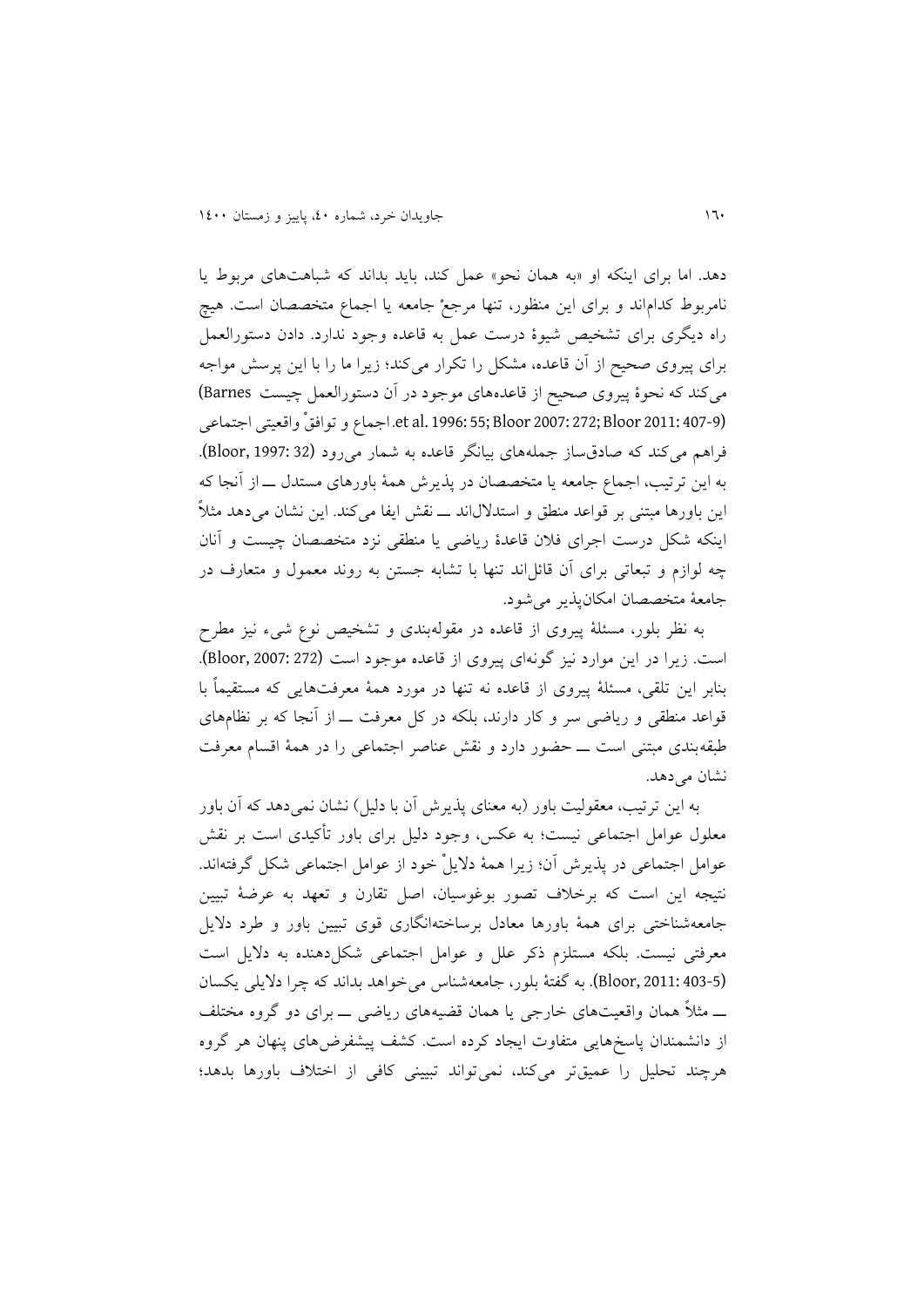جامعهشناس همچنان میپرسد چرا اين دو گروه پیشفرضهايی متفاوت داشتهاند. پاسخ نهايی به اين سؤال تبيينی علّمی و جامعهشناختی می طلبد (5-403 .Bloor, 2011: 403).

بنابراين، انتقادهای بوغوسیان علیه برساختهانگاری قوی تبیین باور اصل تقارنِ برنامة قوی را تهديد نمیکند. اما میتوان استدالل بوغوسیان را با افزودن نکاتی ديگر تقويت کرد. مثالً شايد بتوان گفت نگاه برساختهانگارانه به داليل و توجیه معرفتی، که برنامة قوی از آن دفاع میکند، مستلزم نسبیانگاری معرفت است که بوغوسیان در فصلهای قبلی علیه آن استدالل کرده است. اگر استداللهای وی علیه نسبیانگاری معرفت درست باشد برساختهانگاری توجیه نیز در قالب رفع تالی رد خواهد شد. در نتیجه، اگر بنابر اصل تقارن، همة باورها نیازمند تبیین جامعهشناختی باشند، ديگر نمیتوان آنها را همزمان مبتنی بر داليل معرفتی نیز دانست. بنابراين، باورها به نحو جمعناپذير، يا معلول عوامل اجتماعیاند يا مبتنی بر داليل. به اين ترتیب، به فرض موفقیت استداللهای بوغوسیان در رد نسبیانگاری معرفت، با افزودن آنها به بحث حاضر، میتوان پذيرش اصل تقارن را مستلزم تعهد به برساختهانگاری قوی تبیین باور دانست.

پیش از ارزيابی اين پیشنهاد، توجه کنیم که خود بوغوسیان چنین استداللی را مد نظر نداشته است؛ زيرا او حین انتقاد به برساختهانگاری تبیین باور، هیچجا به انتقادهای فصلهای پیش به نسبیانگاری معرفت اشاره نکرده و آنها را الزمة صورتبندی استدالل علیه برساختهانگاری تبیین باور ندانسته است. به عالوه، به نظر میرسد او اصل تقارن را، به تنهايی، معادل برساختهانگاری قوی میداند؛ زيرا از سويی، اولی را مستلزم دومی میداند (151) و از سوی دیگر، دومی را ملازم<sup>۲۲</sup> اولی (154). بنابراین، روشن است که بوغوسیان اصل تقارن را، مستقل از بحثهای قبلی، به معنای کفايت علل و عوامل اجتماعی در تبیین باور و نقش ندادن به شواهد معرفتی فهمیده؛ از اين رو، خطای وی در فهم برنامة قوی آشکار است.

به عالوه، حتی اگر استدالل وی علیه برساختهانگاری تبیین بر نادرستی برساختهانگاری توجیه مبتنی میبود، همچنان او را مجاز نمیکرد ديدگاهی به برنامة قوی نسبت دهد که حامیان آن هر گز ادعا نکردهاند.<sup>۲۳</sup> تعهد برنامهٔ قوی به اصل تقارن ــــ یعنی لزوم تبیین جامعهشناختی همة باورها ــ با اين فرض بوده است که داليل میتوانند علت باور باشند، اما خود اين داليل متأثر از وضعیت اجتماعیاند. به تعبیری ديگر، برنامة قوی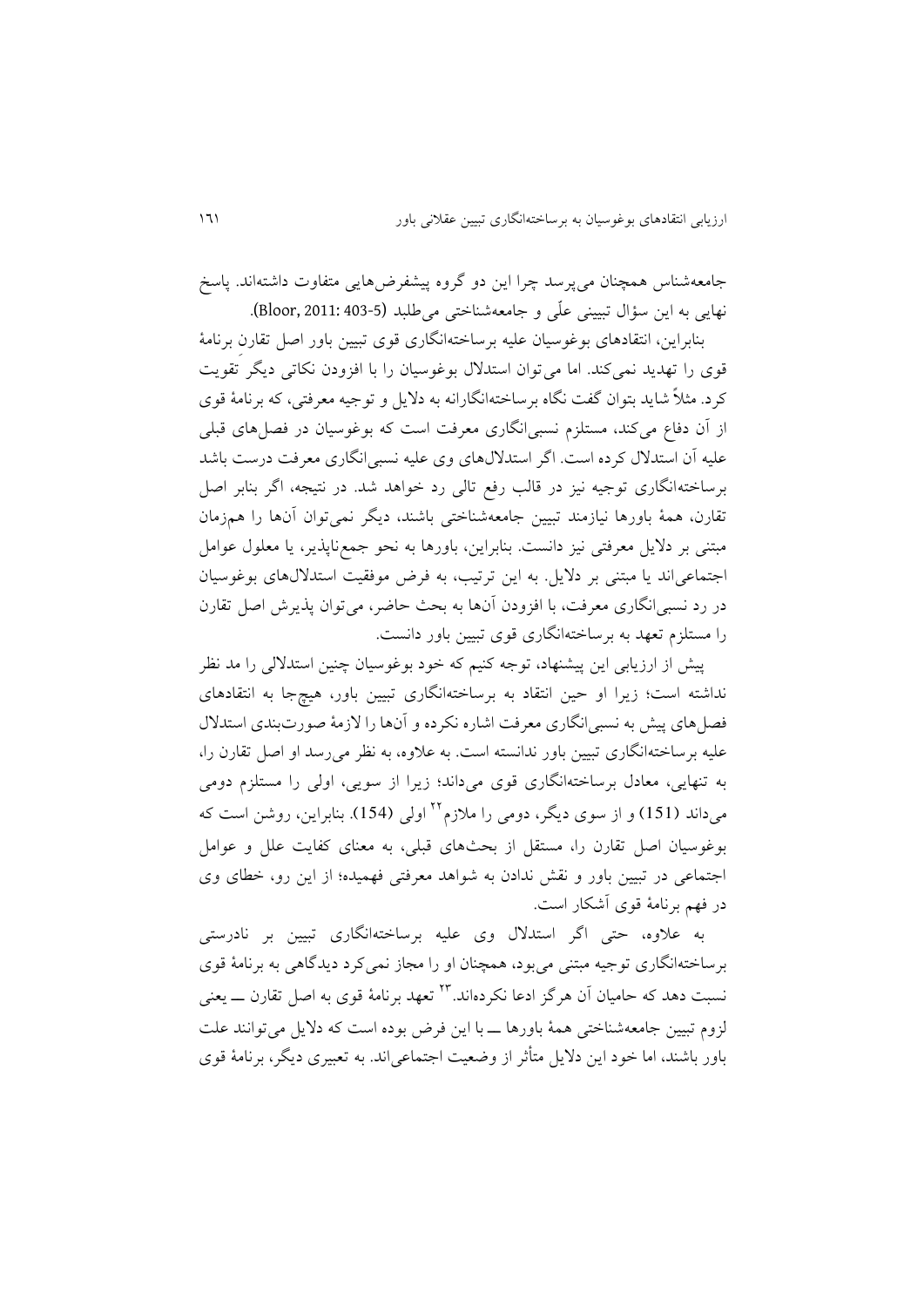داليل را علل نزديک و بیواسطة باور و عاليق و منافع اجتماعی را علل دور و معالواسطة باور میداند. اگر اين فرض ابطال شود، برنامة قوی مشکوک خواهد شد؛ اما نمیتوان اين برنامه را مدعی نقش نداشتن داليل در باور تفسیر کرد.

حال، مستقل از اين بحث تفسیری، استداللهای بوغوسیان در نقد نسبیانگاری معرفت ــ که قرار است انتقاد وی علیه برساختهانگاری تبیین باور را نجات دهد ــ تا چه حد موفق است؟ بوغوسیان تالش کرده است تا نشان دهد استدالل نسبیانگاران معرفت در دفاع از موضع خود موفق نیست. بررسی تفصیلی استداللهای بوغوسیان خارج از موضوع و حجم اين مقاله است؛ اما من به اختصار، اشاره میکنم که چرا توضیحات وی برای رد نسبیانگاری جامعهشناسان معرفت علمی مؤثر نیست.

نسبیانگاران معرفت مدعیاند که نمیتوان به واقعیات معرفتی مطلق دست يافت. آنان اين ادعا را با استدلالي مشهور به «دور هنجاری»<sup>۲۴</sup> توجيه میکنند. اين استدلال بيان میکند که برای نشان دادن برتری نظام معرفتی خود بر ديگر نظامهای معرفتی، ناگزيريم استداللی در نظام معرفتی خود عرضه کنیم؛ اما اين استدالل نه تنها برای آنهايی که نظامهای معرفتیای ديگر را پذيرفتهاند لزوماً قانعکننده نیست؛ بلکه حتی به دلیل ارتکاب دور، برای خود ما نیز استدلالی قابل قبول و قانعکننده نخواهد بود.<sup>۲۵</sup> اما بوغوسیان در مقابل اين استدالل، ارتکاب دور معرفتی را در برخی مواقع مجاز میداند. به نظر وی، استدالل دور هنجاری تنها در صورتی موفق است که نظام معرفتیای سازگار، اصیل و بنیادين به نحو بالفعل موجود باشد که مواجهه با آن بتواند شکی مشروع در نظام معرفتی خودمان ايجاد کند (مثلاً به دليل موفقيت عملی قابل توجه آن). در نبود اين شک مشروع، ما مجازيم بدون توجیه قبلیِ نظام معرفتی خود، از آن استفاده کنیم. بوغوسیان اين ادعا را «استحقاق کور»<sup>۲۶</sup> میخواند و می گوید بدون این اصل، ورود در هیچ بحثی ممکن نیست (130-8). او تالش میکند تا نشان دهد در نظامهای معرفتیای که تاکنون مردمشناسان يا نسبیانگاران از جوامع ديگر عرضه کردهاند نظام رقیبی با اين ويژگیها وجود نداشته است. بوغوسیان از اينجا نتیجه میگیرد که نسبیانگاران مبنای کافی برای ترديد در نظام معرفتی جامعة خود را ندارند (138-146). بنابراين، به نظر وی، میتوانیم با توسل به استحقاق کور، از برتری نظام معرفتی خود دفاع کنیم.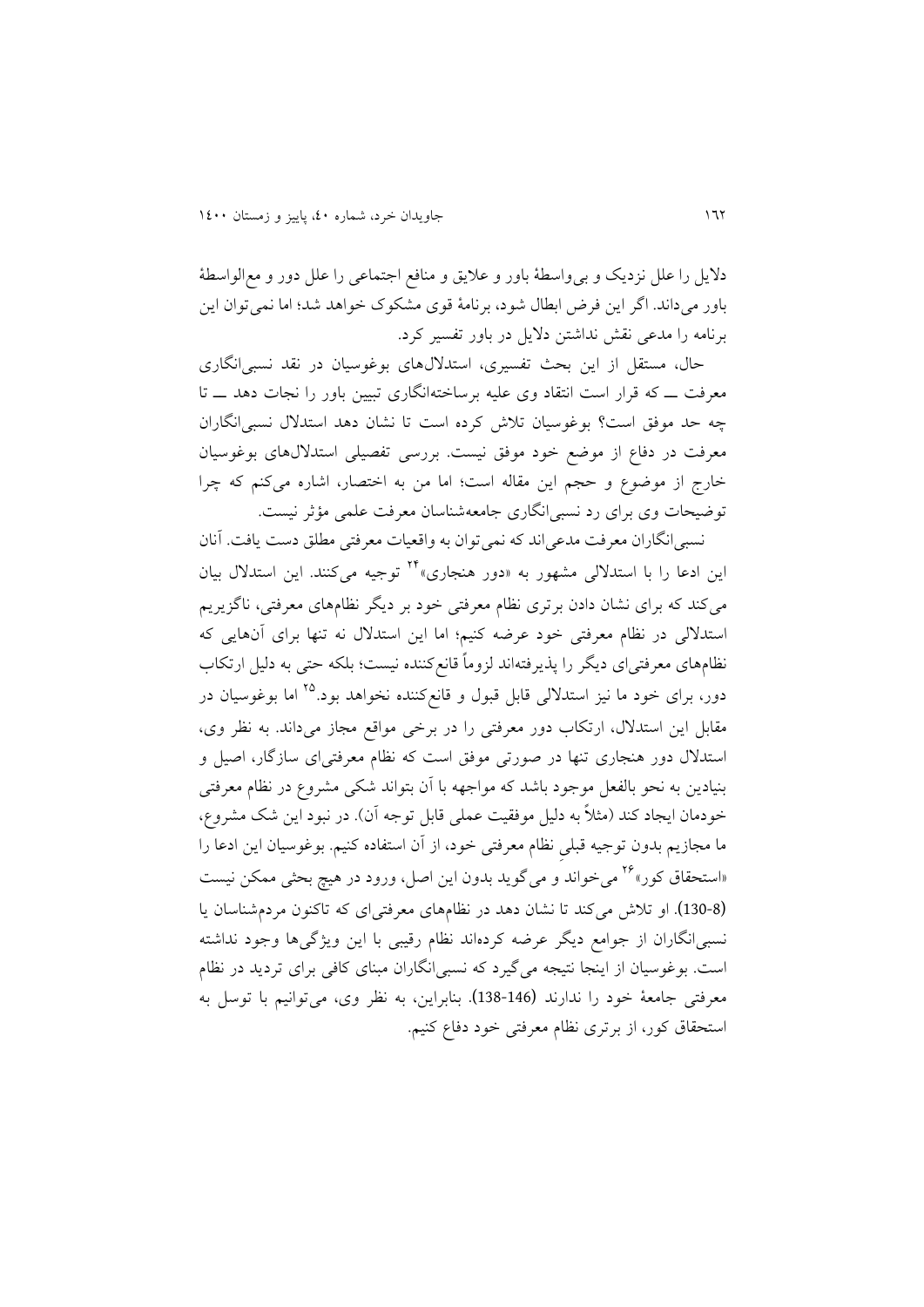اما استدالل بوغوسیان از جهاتی ضعیف به نظر میرسد: نخست اينکه جامعهشناسان معرفت علمی، از جمله در برنامة قوی، مطالعات موردی متعددی درباب نظامهای معرفتی ديگر عرضه و ادعا کردهاند که آنان نیز موفقیتهای عملی قابل توجهی داشتهاند. برای نمونه، بلور مثالهايی از رياضیات باستان ارائه میکند با نتايجی متفاوت با نتايج رياضیدانان امروزی؛ او اين اختالف را برحسب تفاوت عاليق و نیازهای اجتماعی در آن جوامع توضیح میدهد (6 .ch 1991: ,Bloor(. اگر ادعای اين جامعهشناسان موفق باشد، ادعای بوغوسیان مبنی بر نبود نظام معرفتی سازگار، اصیل و بنیادين رقیب نقض میشود و شک در نظام معرفتی خود مجاز خواهد شد. اما البته اين پايان بحث نیست؛ مطلقانگار و نسبیانگار هر يک برای دفاع از اينکه نظامهای معرفتی عرضه شدة بديل چنین خصلتهايی دارند يا نه استدالل خواهند کرد و بحث ادامه خواهد يافت.

دومین ضعف استدالل بوغوسیان ناظر به پذيرش دور است. شايد بسیاری از معرفتشناسان استحقاق کور را بپذيرند و اصول نظام معرفتی جامعة خود را در نبود شکی مشروع، جزو باورهای پايه قلمداد کنند؛ اما به نظر میرسد جواز دور در استدالل، آن هم دوری صريح، به مراتب کمتر پذيرفته است. به بیان ديگر، نمیتوان به آسانی پذيرفت که حتی قبول استحقاق کور ما را مجاز میکند که با همان نظام معرفتیای که پیشفرض گرفتهايم برای دفاع از خود آن نظام استدالل کنیم. بنابراين، اگر وجود بالفعل نظامهای بديلِ سازگار و اصیل را هم رد کنیم، شايد مجاز باشیم بدون هیچ دفاعی از نظام معرفتی جامعة خود استفاده کنیم، اما همچنان ناگزيريم بپذيريم که استدالل در دفاع از برتری آن برايمان ناممکن است.

خود بلور نیز به گونهای ديگر به استدالل بوغوسیان علیه دور هنجاری پاسخ داده است. بلور استحقاق کور را تنها با ديدگاه نسبیانگاران سازگار میبیند؛ زيرا آنان تفاوتهای فرهنگی را به معنای برتری فرهنگ خود نمیدانند و از اينرو، ديگران را نیز مستحق پذيرش اصول معرفتی جامعة خود میدانند. اما به نظر وی، موضع مخالفان نسبیانگاری بايد قویتر از اين باشد. آنان اوالً بايد ديدگاههای مفروضِ خود را به معنايی مطلق برتر از ديدگاههای ديگران بدانند و ثانیاً بايد اين برتری را به نحو عقالنی نشان دهند و اين کار مستلزم استدالل دوری است. حال، اگر مطلقانگاران مجاز به استدالل دوری باشند مخالفانشان (از جمله فرهنگهای ضدعلم و نسبی انگاران) را نیز باید مجاز شمرد که با استدلالهای دوری از خود دفاع کنند (261 :Bloor, 2007).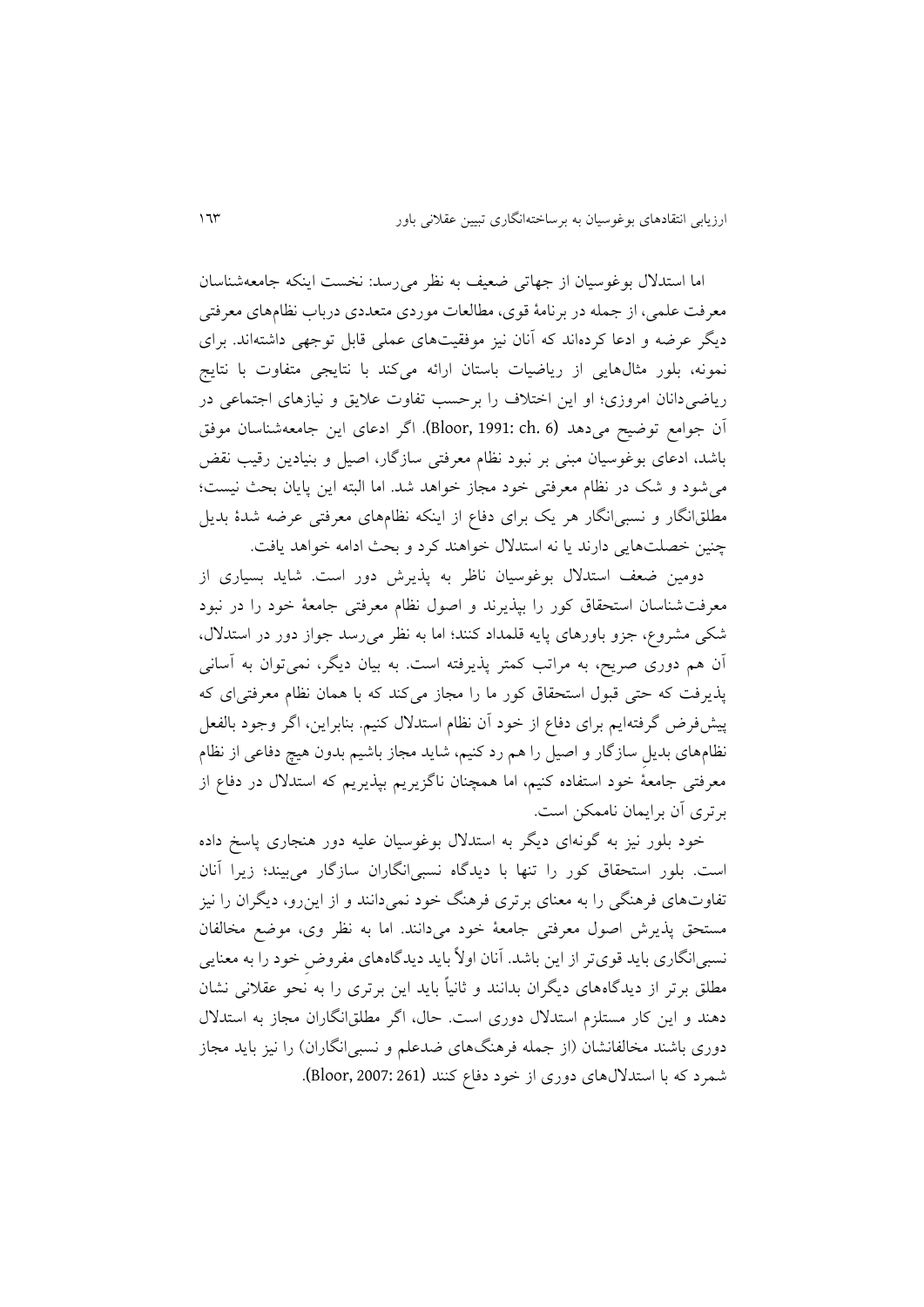نتیجه اينکه استدالل بوغوسیان در رد استدالل دور هنجاری دارای ضعفهايی جدی است. بنابراين، بحث وی در رد نسبیانگاری معرفت به استدالل وی علیه برساختهانگاری تبیین باور کمک چندانی نمی کند.

موضع بوغوسیان را میتوان به طريقی ديگر نیز تقويت کرد: شايد منتقدی بگويد که بوغوسیان داليل معرفتی را مستقل از علل و عوامل اجتماعی میداند. بنابراين، در تلقی وی، برساختهانگاری تبیین باور به معنای عدم کفايت داليل معرفتیِ مستقل از عوامل اجتماعی است. برنامة قوی هرچند نقش داليل معرفتی را در باور میپذيرد، آنها را برساختههای اجتماعی قلمداد میکند و نه هوياتی مستقل. بنابراين، همچنان منکر اين است که داليل معرفتی مستقل برای باور کافی باشد. در نتیجه، به همان معنای مد نظر بوغوسیان، به برساختهانگاری تبیین باور متعهد است.

اما اين انتقاد هم موفق نيست. زيرا برنامهٔ قوی اساساً وجود روابط شواهدی<sup>۲۷</sup> مستقل را نفی میکند، نه اينکه وجودشان را بپذيرد ولی آنها را ناکافی بداند يا برايشان نقشی در باور قائل نباشد. اين يعنی برنامة قوی همان داليلی را که مطلقانگاران برای توجیه گزارهها میآورند برساختههای اجتماعی میداند، نه اينکه آنها را در باور بیتأثیر يا ناکافی بداند. بنابراين، آن داليلی که مطلقانگاران در ايجاد باور مؤثر يا کافی میدانند از ديد برنامة قوی نیز مؤثر يا کافی است. در نتیجه، انتقادهای سهگانة بوغوسیان ديگر به آنان وارد نیست؛ زيرا اين برنامه نیز نقش توجیهی و هنجاری داليل معرفتی را میپذيرد، اما ماهیت آن داليل را به گونهای متفاوت از مطلقانگاران تبیین میکند.

توضیح اينکه حامی برنامة قوی اوالً میپذيرد که داليل معرفتی نیز گاهی میتوانند موجب باور شوند. اما او خودِ اين داليل را برساختة اجتماع میداند؛ يعنی معتقد است که عواملی اجتماعی مانند يادگیری، طبقهبندی، معرفتهای پیشزمینه، نحوة تفسیر پديدهها و ... در شکلدهی به اين داليل مؤثرند. ثانیاً او با توجه به قبول نقش علّی برای داليل، میتواند باور مبتنی بر دلیل را از باور غیرمبتنی بر دلیل متمايز کند؛ اما میپذيرد که به دلیل حضور عوامل اجتماعی در داليل معرفتی، چه بسا جوامع مختلف در درست و قانعکننده دانستن داليل و به تبع، تمايز باورهای موجه از ناموجه با يکديگر اختالف داشته باشند. ثالثاً چون او نقش دلیل را انکار نمیکند، میتواند برای توجیه ادعای خود نیز دلیل بیاورد. در واقع، بلور و ديگر جامعهشناسان معرفت علمی چنین کاری کردهاند: استداللهايی که آنان برای نقش علّی عوامل اجتماعی در شکلگیری و پذيرش باورها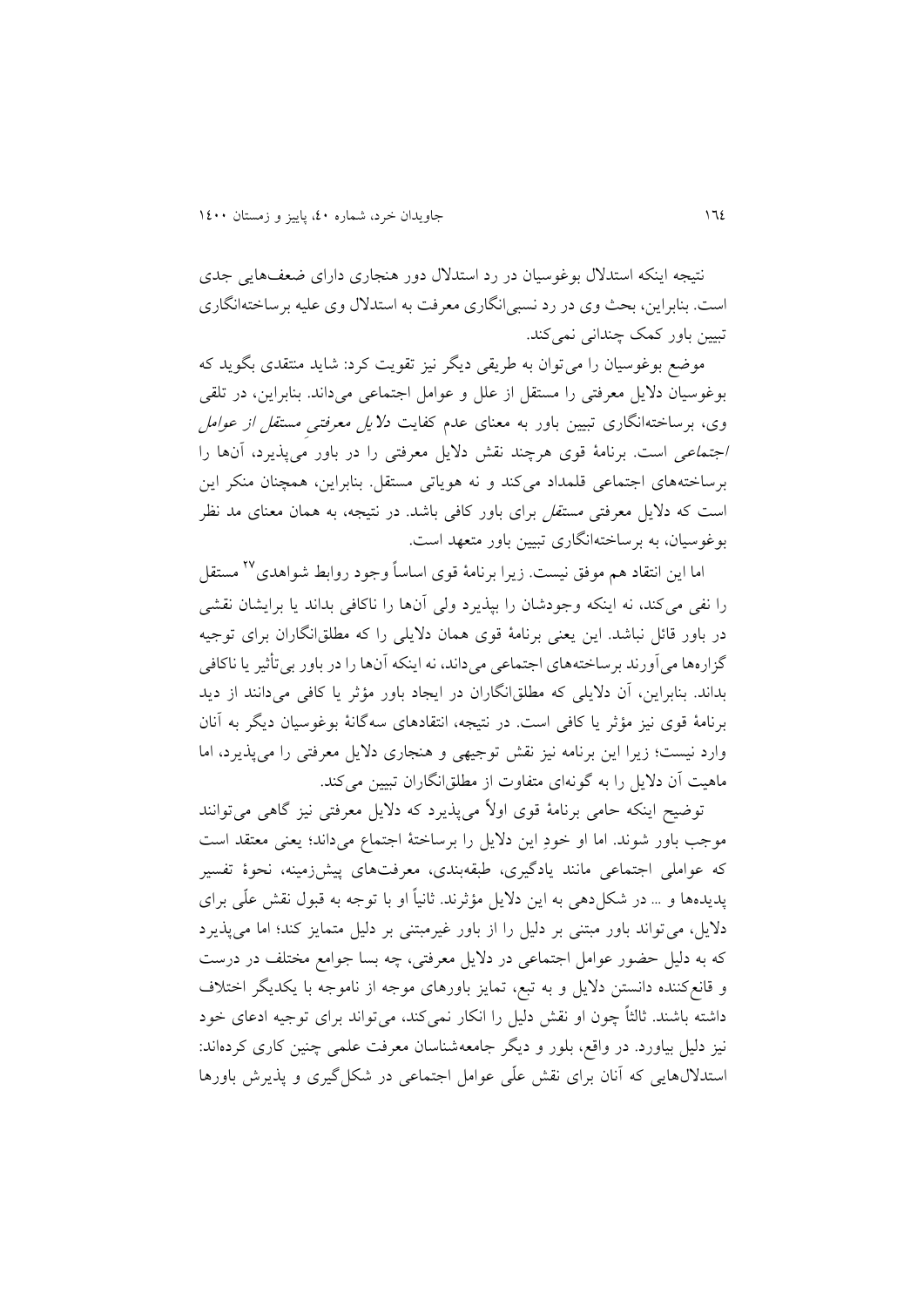آوردهاند و نیز موردپژوهیهايی که برای تأيید اين نکته عرضه کردهاند داليل معرفتی آنان برای توجیه اصل تقارن به شمار میرود. مجدداً بايد در نظر داشت که از ديد حامی اين اصل، شايد اين داليل در هر جامعهای، با هر نظام فکری و هر پیشفرضی استداللهايی قاطع و قانعکننده محسوب نشوند. اما نبايد تصور کرد محدود شدن دامنة مقبولیت اين استداللها به معنای نادرستی آنهاست.

استدالل بوغوسیان علیه اصل تقارن و برساختهانگاری ناشی از آن را میتوان در قالب زير درآورد:

> )8( اصل تقارن مستلزم برساختهانگاری قوی تبیین باور است. )4( برساختهانگاری قوی به سه دلیل قابل دفاع نیست.

)3( در نتیجه، اصل تقارن مردود است.

در اين بخش نشان داده شد چنان که رأی برساختهانگاری تبیین باور را به معنای عدم کفايت داليل ــ صرف نظر از اينکه ماهیت داليل چیست ــ بدانیم، مقدمة )8( کاذب است و اگر اين رأى را به معناى عدم كفايت دلايل *مستقل از اجتماع* بفهميم، مقدمهٔ (۲) نادرست است. بنابراين، نهايتا،ً استدالل بوغوسیان در رد اصل تقارنِ برنامة قوی ناموفق است. اما اين به معنای آن نیست که اين استداللها علیه کسی که نقش توجیهی داليل معرفتی را انکار می کند ناکارآمد باشد. برنامهٔ قوی به چنین نگرشی متعهد نیست؛ اما کسی که خواستار دفاع از چنین رأيی است بايد نادرستی سه استدالل بوغوسیان را نشان دهد.

**.۵ بررسی انتقادهای بوغوسیان: برساختهانگاری و آموزة تعین ناقص**

چنان که در بخش 3ـ4 گفته شد، بوغوسیان آموزة تعین ناقص را در دفاع از برساختهانگاری ضعیف تبیین باور ناموفق میداند. انتقاد اصلی من به بحث وی اين است که اينجا نیز رأی برساختهانگاری ضعیف تبیین باور با تعريفی که او ارائه میکند و تلويحاً به جامعهشناسان معرفت علمی نسبت میدهد، مورد پذيرش آنان نیست. برای اين منظور، بررسی جزئیات استداللهای بوغوسیان و موفقیت يا عدم موفقیتشان الزم نیست. با اين حال، بايد اشاره کنم که گزارش وی از آراء کوهن و کواين دقیق نیست؛ برای مثال، برخالف سخن وی، ادعای کوهن در مورد قیاسناپذيری پارادايمهای علمی صرفاً بر بررسیهای تجربی مبتنی نیست. کوهن ظهور پارادايمهای متفاوت در تاريخ علم را با بررسیهای تاريخی و تجربی نشان میدهد؛ اما ادعای قیاسناپذير بودن اين پارادايمها را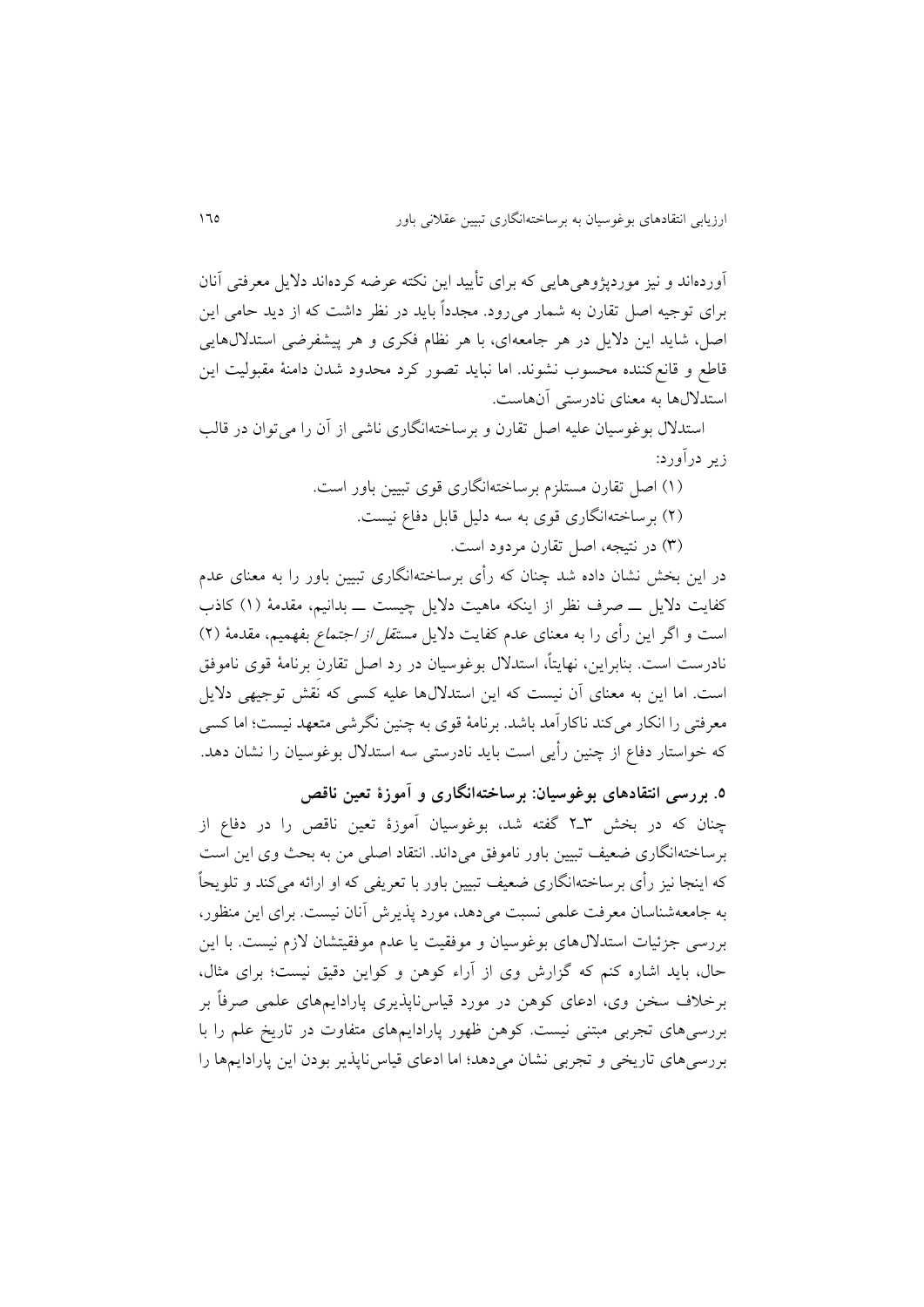با استداللهای فلسفی توجیه میکند. برای نمونه، او به نظريهباری مشاهدات استناد میکند تا نشان دهد که مشاهده نمیتواند داوری بیطرف برای دو پارادايم رقيب باشد ,Kuhn (188 & 149 .1389: برای ناممکن بودن ترجمة مفاهیم کلیدی پارادايمها به يکديگر نیز کوهن به آموزههای سمانتیکی نظیر عدم تعین ترجمة کواين تمسک میکند 135- :ibid( (245-7 & .6 همچنین بوغوسیان، بدون هیچ ارجاعی به نوشتههای کوهن، وی را مؤيد اين رأی میشمارد که پارادايمها را میتوان به نحو عقالنی کمابیش با يکديگر مقايسه کرد. اما اين نیز درست نیست و کوهن نیز دست کم يکجا با آن مخالفت کرده است. او در مقالة »عینیت، داوری ارزشی و انتخاب نظريه«، دقت، انسجام درونی و بیرونی، دامنة گسترده، سادگی و ثمربخشی را معیارهايی مشترک برای مقايسة نظريات میشمارد و خود را به آنها متعهد میداند (456-7 1392: ,Kuhn(. اما کوهن میافزايد اين معیارها نمیتواند بر معضل قیاسناپذيری پارادايمها غلبه کند؛ چرا که پارادايمهای گوناگون تعريفهای مختلفی از اين معیارها داده و ارزشهای متفاوتی برای آنها قائل شدهاند .(ibid: 456-7 & 468-9)

به رغم اينها، ادعای اصلی بوغوسیان در باب آموزة قیاسناپذيری مبنی بر اينکه اين آموزه نمیتواند از برساختهانگاری ضعیف تبیین عقالنی باور حمايت کند درست است؛ ادعای کوهن تنها ناظر به قیاسناپذيری پارادايمهای علمی است و علم همة باورهای ما را شامل نمیشود. اما روشن نیست چه کسی مدعی بوده که اين آموزه برای دفاع از برساختهانگاری همة باورها کفايت میکند؛ بوغوسیان در آثار هیچ يک از برساختهانگاران معرفت چنین استداللی را نشان نداده است. چنان که توضیح خواهم داد، برنامة قوی نیز مدعی چنین کفايت يا حمايتی نیست.

در مورد کواين نیز بوغوسیان مدعی است که استداللهای وی از آنجا که تنها سازگاری منطقی شواهد با نظريههای متعدد را نشان میدهد نمیتواند از آموزة دوئم دفاع کند؛ اما اين ادعا درست به نظر نمیرسد. اگرچه آراء کواين درباب تعین ناقص تحوالتی داشته است، او در برخی نوشتهها، اين رأی را، نه صرفاً به معنای سازگاری منطقی شواهد با نظريههای متعدد، بلکه به معنای ناکافی بودن همة شواهد ممکن برای مشخص کردن نظريه معنا میکند يا از وجود نظريههايی سخن میگويد که به لحاظ تجربی هم<sub>ا</sub>رزند<sup>۲۸</sup> يا دست کم با شواهد قابل کسب برای انسان متعین نمیشوند )مثالً 322- 1975: ,Quine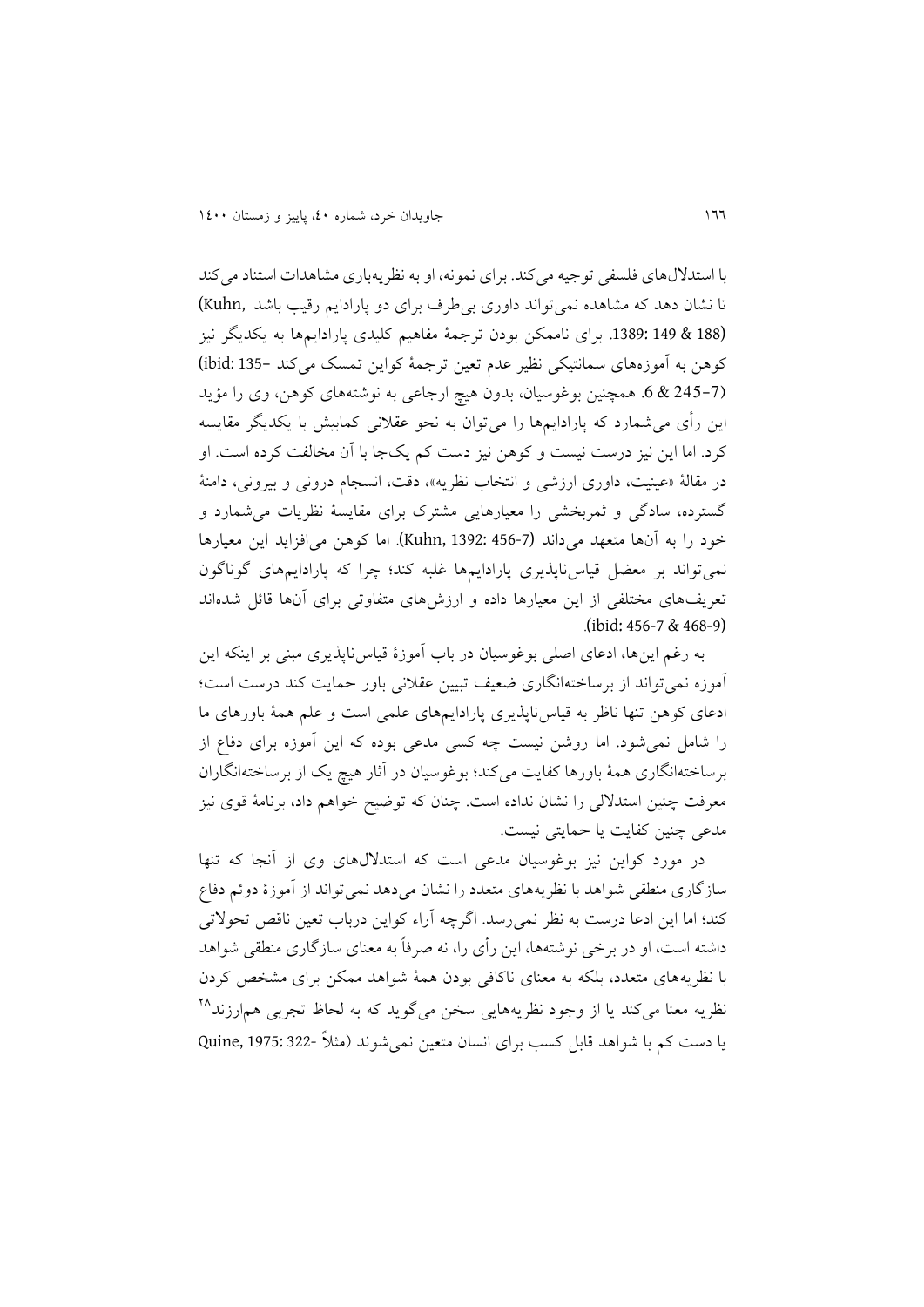101-2 1992: & 7(. از اينرو، بوغوسیان در اين ادعا که استداللهای کواين نمیتوانند از آموزة دوئم حمايت کنند بر خطاست.

در هر صورت، برخلاف آنچه بوغوسیان به دوئم<sup>۲۹</sup> و برساختهانگارانی که به آموزهٔ وی متوسل میشوند نسبت میدهد، جامعهشناسان معرفتِ برنامة قوی مدعی نیستند که چون داليل نمیتوانند به نحو عقالنی فرضیهای را بر ديگری ترجیح دهند يا تعیین کنند که کدام يک از مقدمات در آزمايشی که نتیجهای معارض با پیشبینی داشته نیازمند تجديد نظر است، پس بايد به سراغ علل و عوامل اجتماعی رفت. آنان ضمن تصديق اينکه ممکن است شواهد و داليل نظريهای را بر ديگری ترجیح دهند و در نتیجه، علت ايجاد يا پذيرش باورها شوند معتقدند همین شواهد عقالنی يا مزيتهای نظری يا فضیلتهای تبیینیای که برای ترجیح نظريهای بر ديگری به کار میروند توسط عاليق و منافع اجتماعی ساخته شده يا شکل گرفتهاند. بنابراين، آنان منکر عقالنی بودن معیارهای انتخاب باور نیستند؛ بلکه عقالنی بودن آن را برساختهای اجتماعی، به همان معنای مد نظر بوغوسیان، میدانند: عوامل اجتماعی در شکلگیریِ آن نقشِ قوامبخش دارند.

اما اينکه برساختگی اجتماعی در خصوص شواهد تجربی چگونه رخ میدهد نیازمند توضیحی است. بلور اين نکته را که زمینة اجتماعی نقشی تعیینکننده در استنتاج از شواهد دارد تأيید میکند. به عقیدة وی، هیچ قاعده يا راه طبیعی يا ساده يا بديهی برای اينکه چه چیزی را میتوان شاهدی برای باوری دانست وجود ندارد. او اجماع جامعة علمی را ــ که البته امری است موقت و متغیر ــ تنها معیار تصمیمگیری در اين باب میداند ,Bloor( (931 .2004: تفاوت عاليق و منافع اجتماعی در دو جامعة مختلف به پذيرش زمینهها و پیشفرضهای متافیزيکی، دينی و سیاسی ويژه و در نتیجه، تفسیرهای متفاوت از پديدهای واحد منجر میشود. به اين ترتیب، اين تفاوتها سبب میشوند که پديدهای واحد شاهد يا قرينه برای دو باور متفاوت دانسته شود ,Barnes & Bloor, 1982: 29-30 & Bloor )  $2004.923$ 

برای روشن شدن چگونگی اين نکته، بايد به مثالهايی که بلور آورده است توجه کنیم. او تصديق میکند که آموزة تعین ناقص نشان میدهد دادههای تجربی همواره با چند نظرية رقیب منطقاً سازگارند، ولی هیچ نظرية منحصربهفردی را متعین نمیکنند؛ از اينرو، میپذيرد که بايد به سراغ معیارهايی برای بهترين تبیین رفت. اما بلور استدالل میکند که معیارهای بهترين تبیین خود متأثر از علل و عوامل اجتماعیاند. پاسخ وی به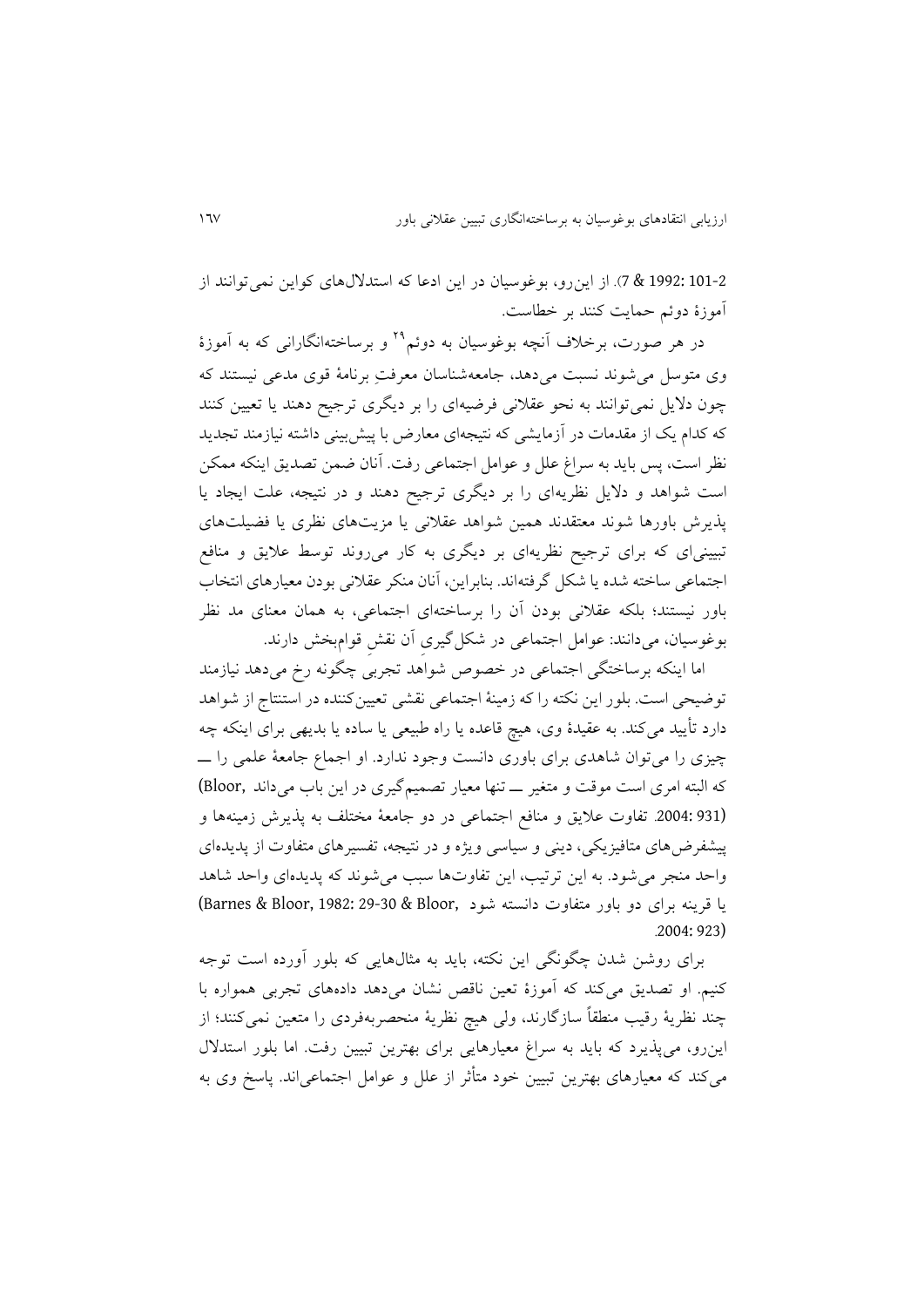الودن نمونة روشنی از اين نکته است. الودن ادعا میکند معیارهايی غیراجتماعی برای غلبه بر ناتوانی شواهد از متعین کردن نظريهها موجود است؛ يکی از اين استراتژیها انتخاب نظرية سادهتر است و خود سادگی را نیز میتوان برحسب شمار انواع هوياتی که در نظريه مفروض است، تعیین کرد (195-6 1981: ,Laudan(. اما بلور خودِ سادگی را معیاری اجتماعی معرفی میکند و با اشاره به معیارها و تعريفهای گوناگون و معارضی که از سادگی وجود دارد، میگويد: اينکه چرا در يک جامعه، اين معیار يا تعريف بر معیارها يا تعريفهای ديگر از سادگی ترجیح داده شده و در جامعة ديگر معیار يا تعريفی ديگر، خود نیازمند تبیین است. همچنین است اينکه چرا جمعی از دانشمندان سادگی را بر برخی فضیلتهای نظری ديگر که آنها نیز مزايای خود را دارند ترجیح دادهاند. اينها نشان میدهد سادگی تبیین نهايی نیست، بلکه خود ناشی از پذيرش باورهايی است که ريشه در جايی ديگر دارند (201 1981: ,Bloor(.

بلور نکتة مشابهی دربارة ابطال نظريات در علم بیان میکند. همچنان که کلیانگاری نهفته در آموزة دوئم میگويد، همواره میتوان عدم موفقیت پیشبینی نظريات علمی را ناشی از نادرستی فرضهايی غیر از نظرية اصلی، مثالً شرايط اولیه، دانست و نظريه را از ابطال نجات داد. اما بلور نقش آزمايش را در ابطال نظريات انکار نمیکند؛ او میگويد الزمة اينکه برخی آزمايشها را فیصلهبخش و برخی نظريات را ابطالشده بدانیم اين است که فقط برخی تفاسیر از آزمايشها و تجربهها را جدی بگیريم و برخی ديگر را کنار بگذاريم. از ديد بلور، اينکه چرا دانشمندان دامنة تفسیرهای رقیب را محدود در نظر میگیرند و تفسیرها و تبیینهای ديگر را ناپذيرفتنی تلقی میکنند خود میراثی فرهنگی و نیازمند تبیینی جامعهشناختی است ــ تبیینی مثل اينکه دانشمندان در يکی از سنتهای علم عادی اجتماعی شدهاند (201-2 :ibid(. معنای اين سخن آن است که بنابر قراردادی نامصرّح، الزمة دانشمند بودن پذيرش آن سنت و کارکردن در چارچوب آن شمارده می شو د.

نتیجه اين است که از منظر برنامة قوی، هر مجموعهای از دادههای تجربی تنها به وساطت عواملی اجتماعی میتواند در قالب دلیل يا شاهدی برای تأيید يا ابطال يک گزاره به کار رود. اين به معنای انکار امکان ترجیح عقالنی برخی فرضیات يا انکار معیارهای اين ترجیح و حواله دادن آن به زمینة اجتماعی نیست. بلکه به اين معناست که داليل معرفتیِ ناظر به ترجیحات عقالنی خود تحت تأثیر علل و عوامل اجتماعیاند؛ به تعبیر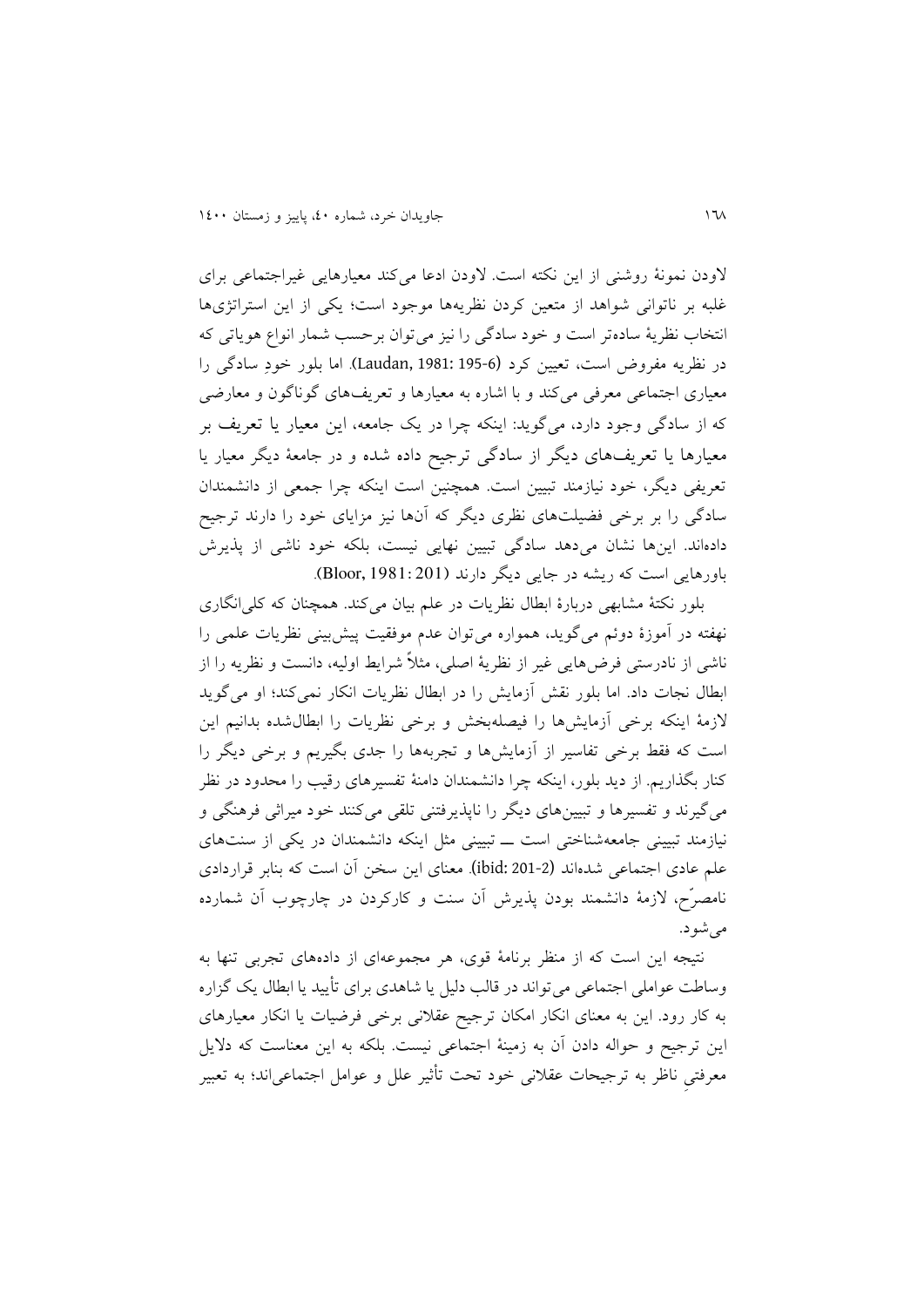دقیق، معیارهای عقالنی برساختههای اجتماعاند. در نتیجه، اينجا نیز بوغوسیان فهمی نادرست از ديدگاههای جامعهشناسان معرفت علمی و شیوة استنادشان به آموزة تعین ناقص داشته و همان را نقد کرده است. دست کم، برنامة قوی که از جدیترين حامیان برساختهانگاری معرفت است، خودِ داليل و شواهد، يا به تعبیر دقیقتر، روابط شواهدی را برساختههايی اجتماعی میداند.

آنچه درباب برساختگی داليل معرفتی توسط عوامل اجتماعی ذکر شد ــ که عمدتاً از نوشتههای جديدتر بلور استخراج شده است ــ به انتقادات فیلسوفانی مانند الودن و نیوتن اسمیت به اصل تقارن عقلانی نیز پاسخ میگوید: <sup>۳۰</sup> زیرا نشان میدهد که باورهای عقالنی هم، به رغم اينکه به واسطة داليل معرفتی پذيرفته شدهاند، نیازمند تبیینهای جامعهشناختیاند.

**.۶ بررسی تقریر دیگر بوغوسیان از برساختگی اجتماعی تبیین باور**

بوغوسیان سالها پیش از انتشار کتاب *هراس از معرفت*، مقالهای در معرفی و رد برساختهانگاری اجتماعی منتشر کرده است (a1395 ,Boghossian (در اين مقاله، او برساختهانگاران اجتماعی را مدعی اين میشمارد که ارزشهای اجتماعی عالوه بر سیاق کشف، در سیاق توجیه نیز حضور میيابند (76-7 :ibid(. او چهار تفسیر از چگونگی حضور عوامل اجتماعی در سیاق توجیه ذکر میکند که سه تای نخست تقريباً همانهايی است که در کتاب نیز آمده و من در نوشتة حاضر بررسیشان کردهام. اما بنابر چهارمین شیوه، امر عقالنی به لحاظ ماهیت و ساخت امری است اجتماعی، نه آنکه امر اجتماعی واسطهای برای پر کردن نقصهای امر عقالنی باشد (81 :ibid(. بوغوسیان اين تلقی را »احتماالً مؤثرترين رأی دربارة رابطة امر عقالنی و امر اجتماعی نزد برساختهانگاران« میشمارد و مجدداً آن را به بارنز و بلور نسبت میدهد (81-2 :ibid(. اما او چنین <sup>38</sup> ديدگاهی را ناممکن و منجر به ناسازگاری میداند؛ زيرا اگر قرار باشد که همة داليل به چشماندازها و زمینهها وابسته باشند، آنگاه فردِ مدعیِ چنین ديدگاهی دچار ناسازگاری میشود. زيرا او برخالف آنچه نظريهاش میگويد، پذيرفته که ديدگاهش نه صرفاً در زمینه و چشمانداز خودش، بلکه برای همه موجّه است. اگر غیر از اين میبود، استدالل آوردن وی برای ديگران و توصیه کردنشان به پذيرش اين موضع نسبیانگارانه بیوجه و بیمعنا میبود (82 :ibid(.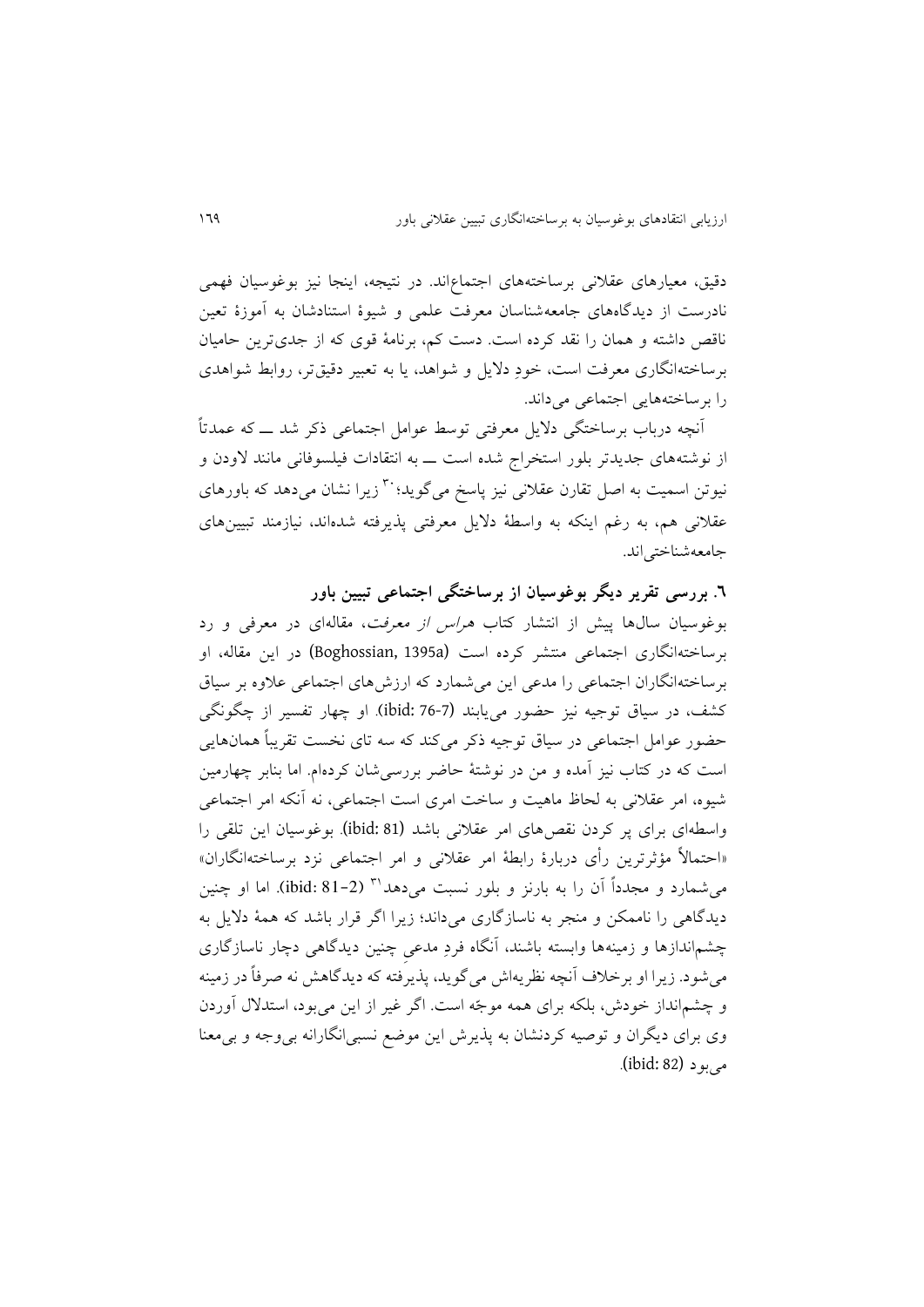اما استدالل بوغوسیان نادرست است. توضیح من در انتهای بخش ،4 دربارة اينکه برنامة قوی نقش داليل معرفتی را چگونه تلقی میکند، اين نکته را روشن میکند: الزمة وابسته به منظر دانستن داليل اين نیست که فرد نتواند برای ديگران استدالل کند؛ بلکه او را ملزم به پذيرش اين میکند که استداللهايش، نه برای همه، بلکه تنها برای کسانی درست و قانعکننده به شمار میرود که در جامعهای با ويژگیهايی کمابیش مشابه زندگی میکنند. از سوی ديگر، الزمة وابسته به زمینة اجتماعی بودن داليل اين نیست که هر گونه تفاوتی در وضعیتها يا منافع اجتماعی مقبولیت داليل را زير سؤال ببرد. چه بسا دو جامعه به رغم اختالف در برخی ابعاد، وجوه مشترکی هم داشته باشند و همین وجوه مشترک ديدگاههای افراد را درباب روابط توجیهی )مثالً معیارهای بهترين تبیین( به نحو یکسانی شکل دهد.<sup>۲۲</sup> حتی پذیرش مقبولیت کلی و همگانی یک گزاره یا دلیل نیز منافاتی با وابسته دانستن آن به تعلقات اجتماعی ندارد؛ زيرا ممکن است عوامل اجتماعیای که در همة فرهنگها مشترک است در شکلدهی به آن مؤثر باشد. بلور بارها بر اين نکته تأکید کرده است )مثالً 267 2007: ,Bloor).

# **.1 نتیجه**

هیچ يک از استداللهايی که بوغوسیان در رد برساختهانگاری تبیین عقالنی باور، چه نسخة قوی آن و چه نسخة ضعیف آن، آورده است برساختهانگاری مورد دفاع برنامة قوی را رد نمیکند. استداللهای وی گاه موضعی غیر از آنچه برنامة قوی بدان متعهد بوده نقد کرده است؛ مانند انتقادهايش به برساختهانگاری قوی ناشی از اصل تقارن و برساختهانگاری ضعیف برآمده از آموزة دوئم. گاه نیز به رغم تشخیص درست موضع برنامه، استدالل ناموفقی در رد آن اقامه کرده است؛ اين وضع در مورد ناسازگاری دفاع از اجتماعی بودن داليل معرفتی ديده میشود. گاه نیز هم موضع مورد نقد وی به برنامة قوی بیارتباط است و هم استداللهايش ناموفق؛ انتقادهای وی به برساختهانگاری ضعیف برآمده از قیاسناپذيری چنین وضعی دارد.

برنامة قوی به هیچ يک از دو نسخة قوی يا ضعیف برساختهانگاری تبیین عقالنی متعهد نیست. اين برنامه شکل مؤثرتری از برساختهانگاری را میپذيرد که از نقدهای بوغوسیان بیگزند مانده است. اين شکل از برساختهانگاری عوامل اجتماعی را مقوّم و شکل دهندهٔ دلایل معرفتی میداند و نه جایگزین آن؛ به تعبیری استعاری، زمینهٔ اجتماعی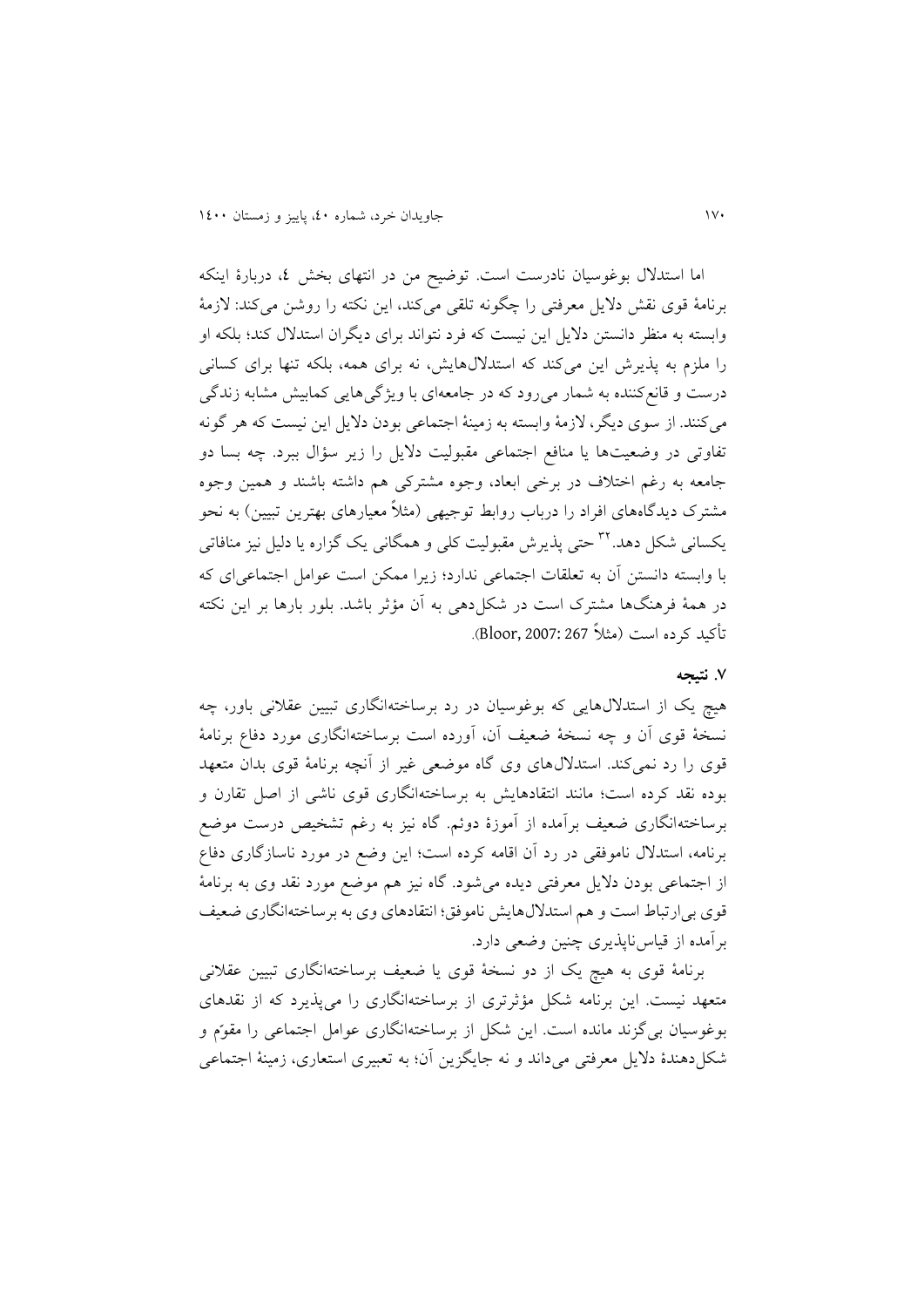را در طول داليل معرفتی میداند و نه در عرض آن و به منزلة جبران نقص آن. نقد اين تلقی چگونه ممکن است؟ اگر بتوان نشان داد که وابستگی داليل معرفتی به زمینة اجتماعی منطقاً مستلزم نسبیانگاری معرفت است، هر دلیلی در رد نسبیانگاری معرفت استداللی علیه اين شکل از برساختگی اجتماعی نیز خواهد بود. اما اينکه آيا چنین استلزامی برقرار است و آيا داليل به سود نسبیانگاری معرفت سنگینتر است يا به زيان آن، بررسیای ديگر میطلبد.

**سپاسگزاری** نويسنده از داور ناشناس مجله بابت پیشنهاد نکاتی که به بهبود مقاله انجامیده است، قدردانی میکند.

# **پینوشتها**

.8 از اين مقاله، ترجمهای فار سی ه ست (a1395 ,Boghossian (که من به آن ارجاع میدهم؛ اما پايبند معادلهای ذکر شده در آن نیستم.

## 2. social constructivism

3 به اســتثنای يک مورد که ترجمه نادرســت اســت، به ترجمة فارســی کتاب (b1395 ,Boghossian( ارجاع میدهم؛ بدون تعهد به معادلهای ذکرشده در آن. اعدادی که به تنهايی در پرانتز آمدهاند به همین منبع برمیگردند.

- 4 .explanation
- 5. epistemic reasons
- 6. Strong Programme
- 7. David Bloor

1 . بلور و ديگر همکارانش در مرکز مطالعات علم دان شگاه ادينبرا، به ويژه بری بارنز (Barnes Barry(، رويکردی به علم پايهگذاری کردند که مدعی اســت جامعهشــناســی با آشــکار کردن عوامل اجتماعی موجود در معر فت علمی، می توا ند محتوای علم -يعنی نحوة شـــ کل گیری نظر يه های علمی و ع لل مقبولیت يا رد آنها -را توضــیح دهد (2 199: ,Bloor(. اين رويکرد توســط ديگر کســانی که خود را «جامعهشناسان معرفت علمی» می خوانند پی گیری شده و توسعه یافته است.

1 . به ويژه وقتی با قید »معرفتی« همراه باشــد بايد از داليل عملی (reasons pragmatic (متمايز شــود (see: 32)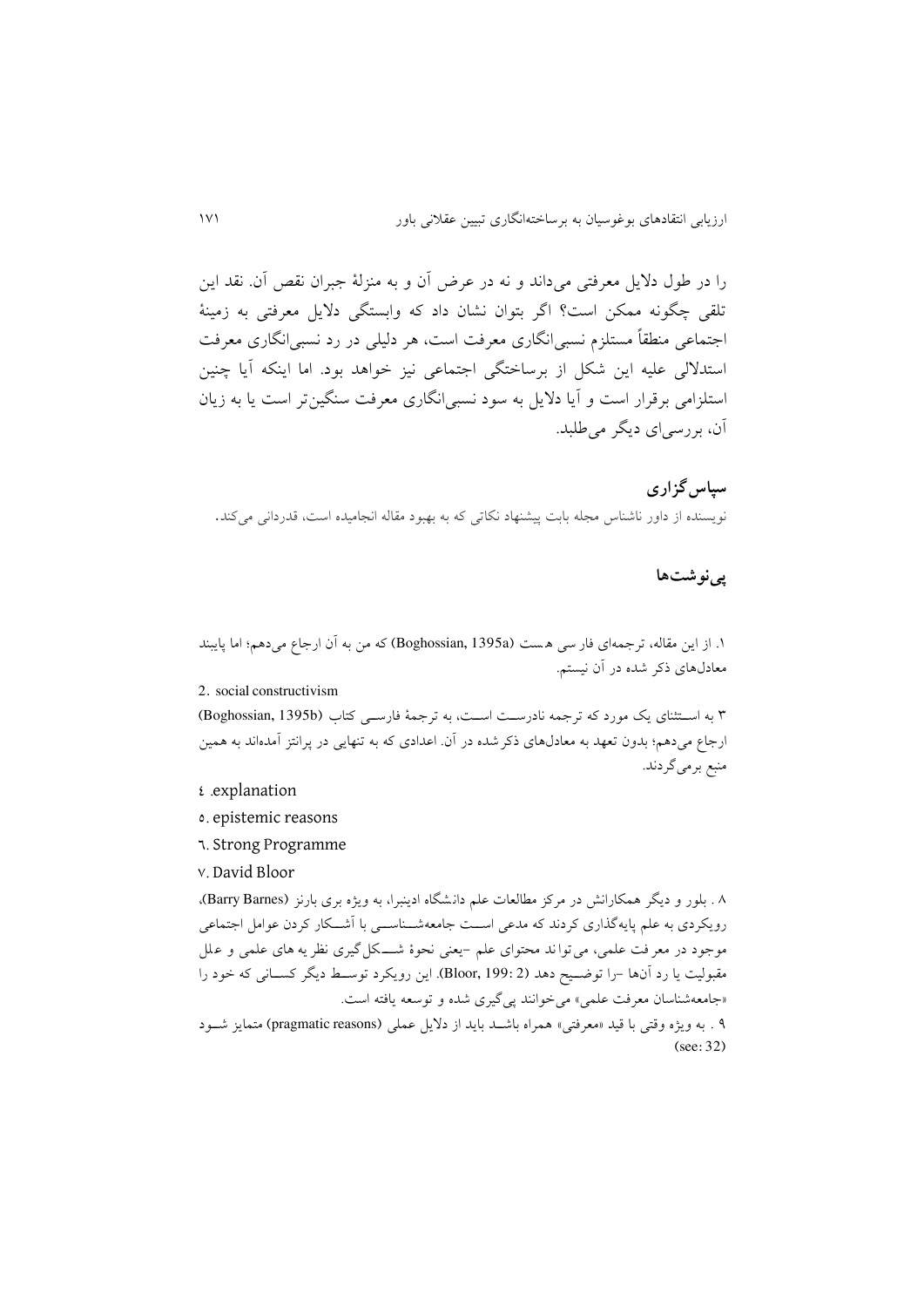```
.84 اين قید برای استثنا کردن برنامة قوی و برخی ديگر از گرايشهای جديد است که ادعا می کنند مرز 
مشخصی میان علتها و داليل نمیتوان نهاد. برای توضیح موضع برنامة قوی، ر.ک. بخشهای 4 و .5
```
- 11. the principle of symmetry
- 84. epistemic symmetry
- 83. rational symmetry
- 84. pragmatic symmetry
- 85. entail
- 86. dictate of reason
- 87. incommensurability

.81 در ترجمة فارسی، عبارت موجّهه به جای انتساب به برساخته انگاری، به کوهن نسبت داده شده که البته نادر ست ا ست: «م شکل بتوان دريافت ايدهاي تجربي مانند ايدهٔ کون (که بر ا ساس آن، شواهد ما برای باورهايمان *ضرورتاً* به پای باورهايمان نمی رسد) ...» (161). .81 البته اين دو مفهوم از هم متمايزند؛ اما چون يکی سازندة ديگری ا ست، ح ضور يکی م ستلزم نفی ديگری نیست. .44 به معنای داشتن دلیل معرفتی.

### 48. constitute

## 44. require

.43 چنین انتقادی مانند آن اســـت که حامیان دوگانه انگاری جوهری چون داليلی در رد يگانه انگاری دارند حامیان موضـــع رقیب را به انکار وجود نفس متهم کنند؛ در حالی که يگانه انگاران لزوماً نفس را انکار نمی کنند، بلکه آن را برساختهٔ بدن می دانند.

24. norm-circularity

70. برنامهٔ قوی هم نسخهای از اين استدلال عرضه کرده است؛ ر.ک. 6-31-82: Barnes & Bloor, 1982. 26. blind entitlement

47.evidential relations

41. empirically equivalent

.41 برخی پژوهشهای جديد نشان می دهد دوئم نیز که برای غلبه بر اين معضل به شمّ خوب دانشمند متوســل میشــده، آن را معیاری اجتماعی تلقی میکرده اســت )ر.ک. 2013: Paternotte & Ivanova .)1127

.34 بايد اشاره کنم که الودن ضمن انتقاداتش، چنین جوابی را پیش بینی کرده و مقبولیت موضع بل ور را وابسته به عرضة مدلی جامعهشناختی از داليل دانسته است (192 1981: ,Laudan(. .38 قابل توجه ا ست که بوغو سیان در اين نو شتة قديمی تر، تف سیر در ست تری از برنامة قوی دا شته است.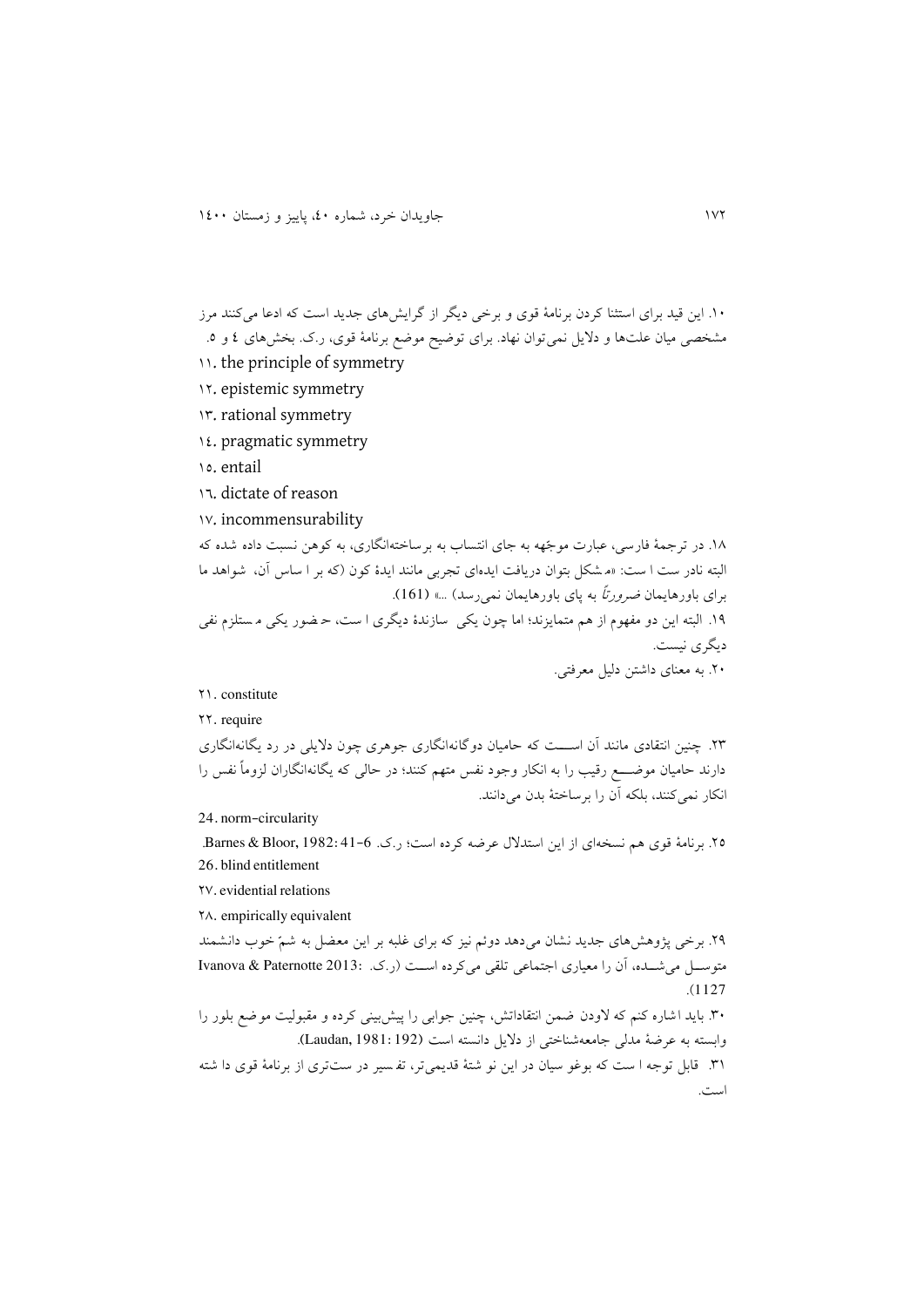.34 جالب اينجا ست که خود بوغو سیان در ف صل 6 کتاب، پاسخی م شابه را در نقد ا ستداللی که »ردية سنتی نسبیانگاری معرفت« میخواند آورده و تصديق کرده است (115-6 .cf(.

# References

- Barnes, B & Bloor D. (1982). "Relativism, Rationalism, and the Sociology of Knowledge". In *Rationality and Relativism*. Edited by M. Hollis and S. Lukes. Cambridge, MA: MIT Press.
- Barnes, B., Bloor, D. & Henry J. (1996). *Scientific Knowledge: A Sociological Analysis*. Chicago: University of Chicago Press.
- Bloor, D. (1981). "The Strengths of the Strong Programme". *Philosophy of the Social Sciences* 11. 199-213.
- Bloor, D. (1984). "The Sociology of Reasons: Or Why Epistemic Factors are Really Social Factors". In *Scientific Rationality: The Sociological Turn* 25. 295-324.
- Bloor, D. (1991). *Knowledge and Social Imagery*. 2th ed. Chicago, IL: University of Chicago Press.
- Bloor, D. (1997). *Wittgenstein, Rules and Institutions*. London: Routledge.
- Bloor, D. (2004). "Sociology of Scientific Knowledge". In Ilkka Niiniluoto, Matti Sintonen & Jan Wolenski (eds.). *Handbook of Epistemology*. Kluwer. 919-962.
- Bloor, D. (2007). "EPISTEMIC GRACE: Antirelativism as Theology in Disguise". *Common Knowledge* 13(2-3). 250-80
- Bloor, D. (2011). *The Enigma of the Airfoil: Rival Theories in Aerodynamics, 1909–1930*. Chicago: The University of Chicago Press.
- Boghossian, P. (1395a). "What is social construction?" (Zoheir Bagheri Noaparast, Trans.), in *Nesbigeraei: Majmooe Maqalat*. 1: 65-86.
- Boghossian, P. (1395b). *Fear of Knowledge: Against Relativism and Constructivism*. (Yaser Mirdamadi, Trans.), Tehran: Kargadan.
- Boghossian, P. (2001). "What is social construction?" *Times Literary Supplement*, 6-8.
- Boghossian, P. (2006). *Fear of Knowledge: Against Relativism and Constructivism*. Oxford University Press.
- Ivanova, Milena & Paternotte, Cedric (2013). "Theory Choice, Good Sense and Social Consensus". *Erkenntnis* 78 (5): 1109-1132
- Kuhn, T. (1389), *The Structure of Scientific Revolutions*, (Saeid Ziba Kalam, Trans.), Tehran: SAMT.
- Kuhn, T. (1392), *The Essential Tension. Selected Studies in Scientific Tradition and Change*, (Ali Ardestani, Trans.), Tehran: Rokhdad-e-no
- Laudan, L. (1981). "The Pseudo-Science of Science". *Philosophy of the Social Sciences* 11. 173-198.
- Newton-Smith, W.H. (1981). *The Rationality of Science.* London: Routledge and Kegan Paul.